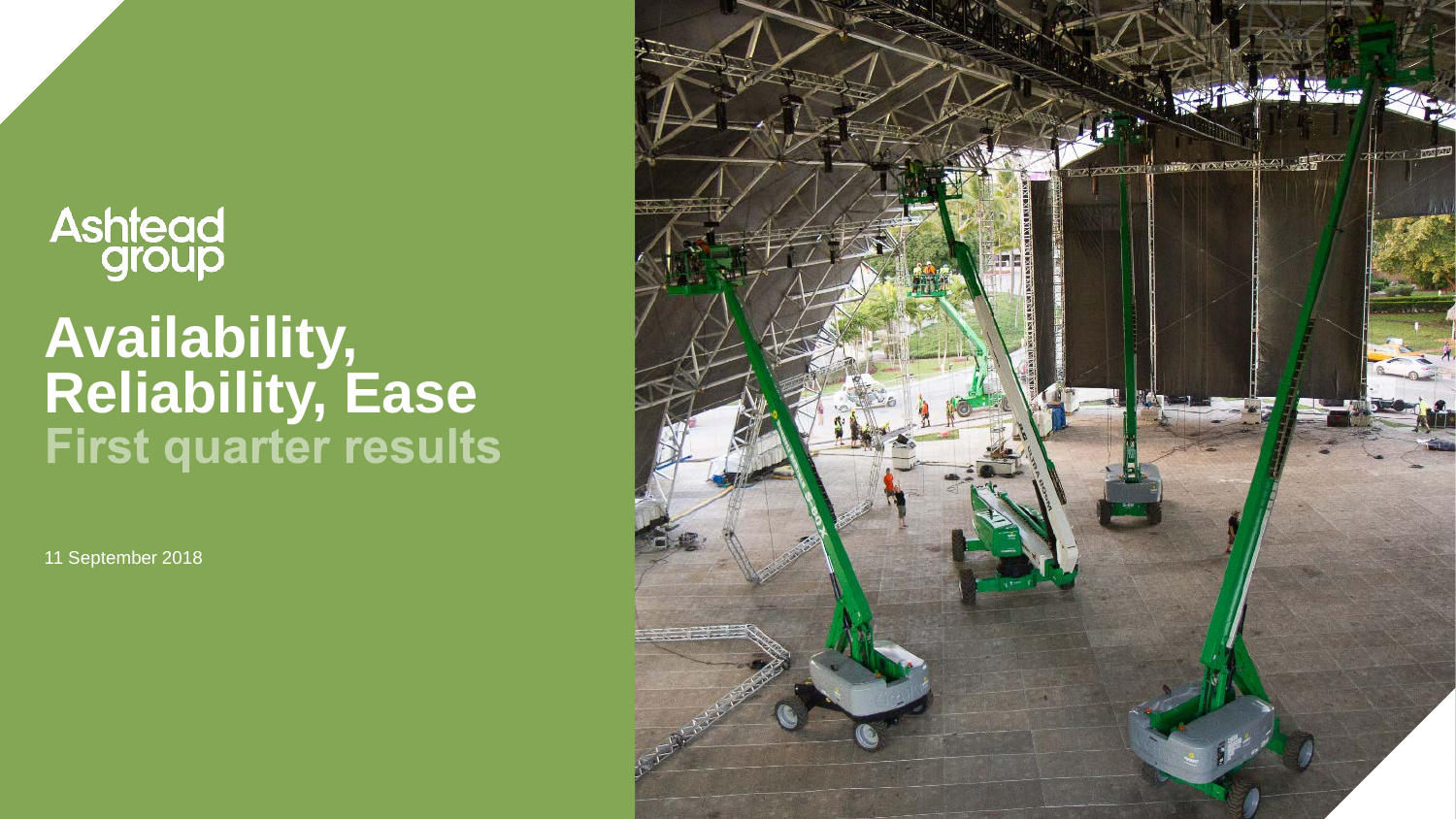

This presentation has been prepared to inform investors and prospective investors in the secondary markets about the Group and does not constitute an offer of securities or otherwise constitute an invitation or inducement to any person to underwrite, subscribe for or otherwise acquire securities in Ashtead Group plc or any of its subsidiary companies.

The presentation contains forward looking statements which are necessarily subject to risks and uncertainties because they relate to future events. Our business and operations are subject to a variety of risks and uncertainties, many of which are beyond our control and, consequently, actual results may differ materially from those projected by any forward looking statements.

Some of the factors which may adversely impact some of these forward looking statements are discussed in the Principal Risks and Uncertainties section on pages 38-41 of the Group's Annual Report and Accounts for the year ended 30 April 2018 and in the unaudited results for the first quarter ended 31 July 2018 under "Current trading and outlook" and "Principal risks and uncertainties". Both these reports may be viewed on the Group's website at www.ashtead-group.com

This presentation contains supplemental non-GAAP financial and operating information which the Group believes provides valuable insight into the performance of the business. Whilst this information is considered as important, it should be viewed as supplemental to the Group's financial results prepared in accordance with International Financial Reporting Standards and not as a substitute for them.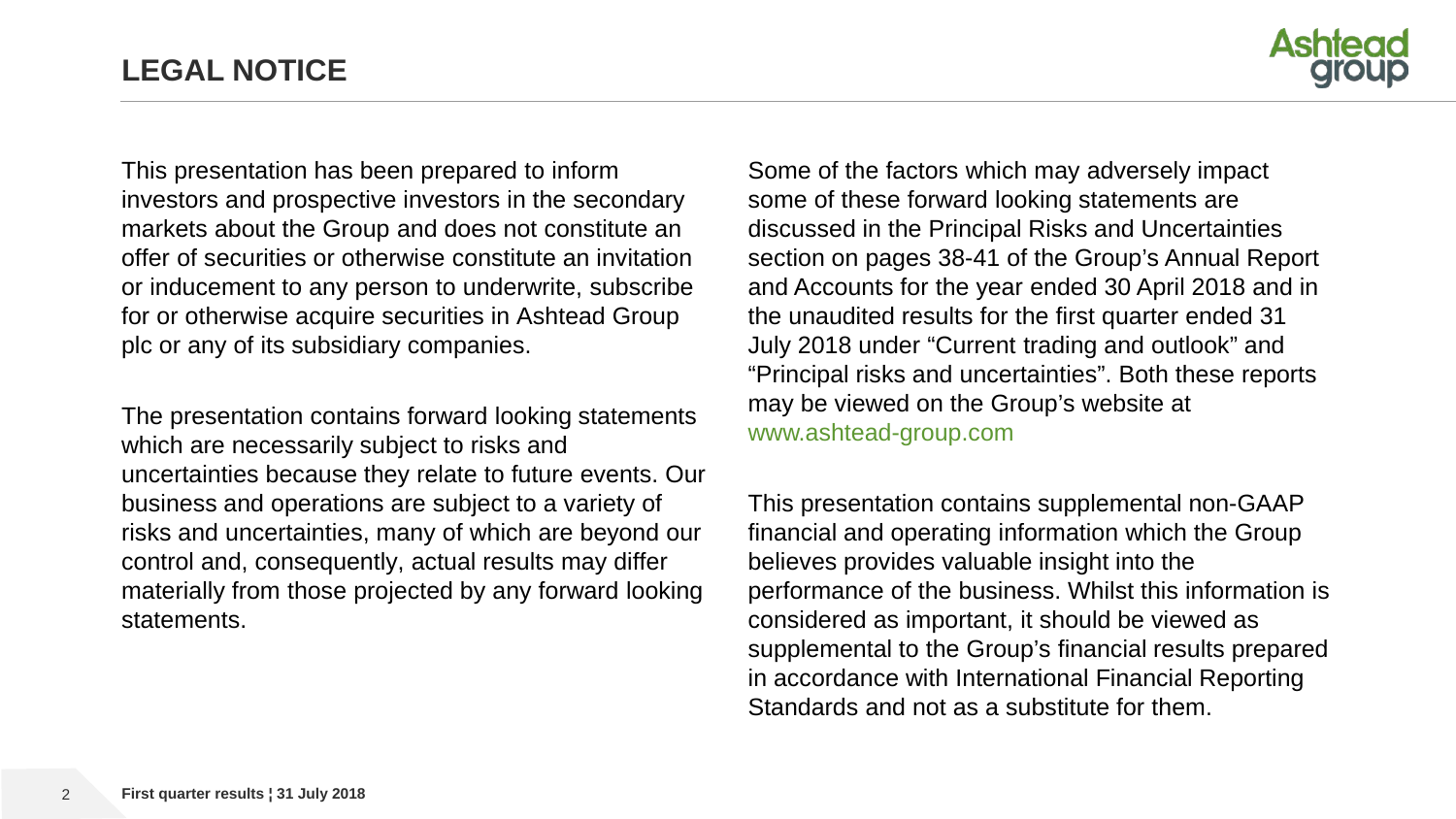

- An encouraging start to the year with strong growth in revenue and profitability
- End markets continue to be supportive
- Benefits of trading, tax changes and share buybacks reflected in 46% growth in EPS
- Good progress in our strategic objectives through key acquisitions and greenfields
- Share buyback increased to £125m per quarter and extended through 2019/20
- Leverage maintained within our 1.5 to 2.0 times net debt to EBITDA range
- Outlook remains positive and trading is strong. With the benefit of weaker sterling, we expect full year results ahead of our expectations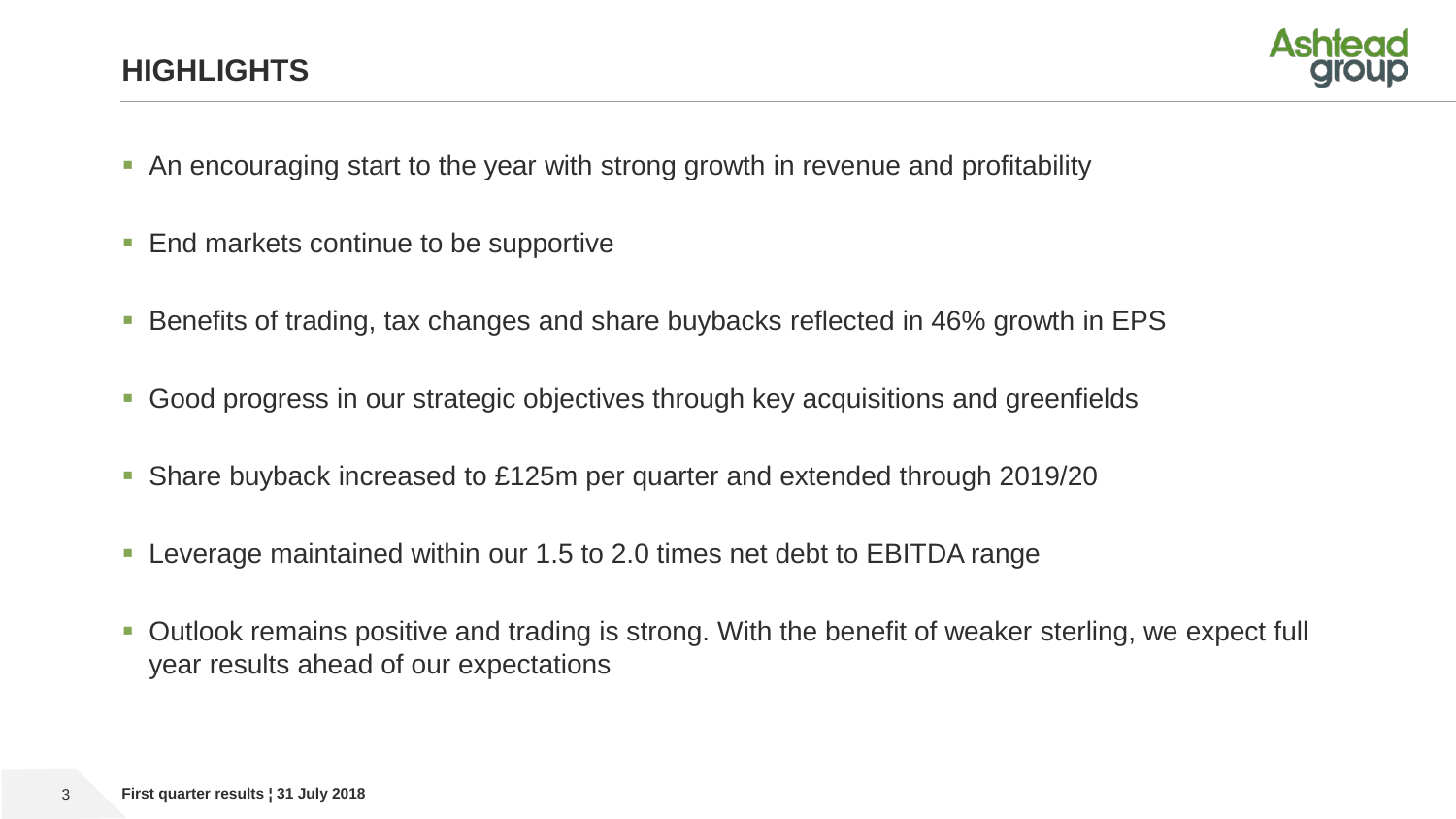

## **Michael Pratt** director

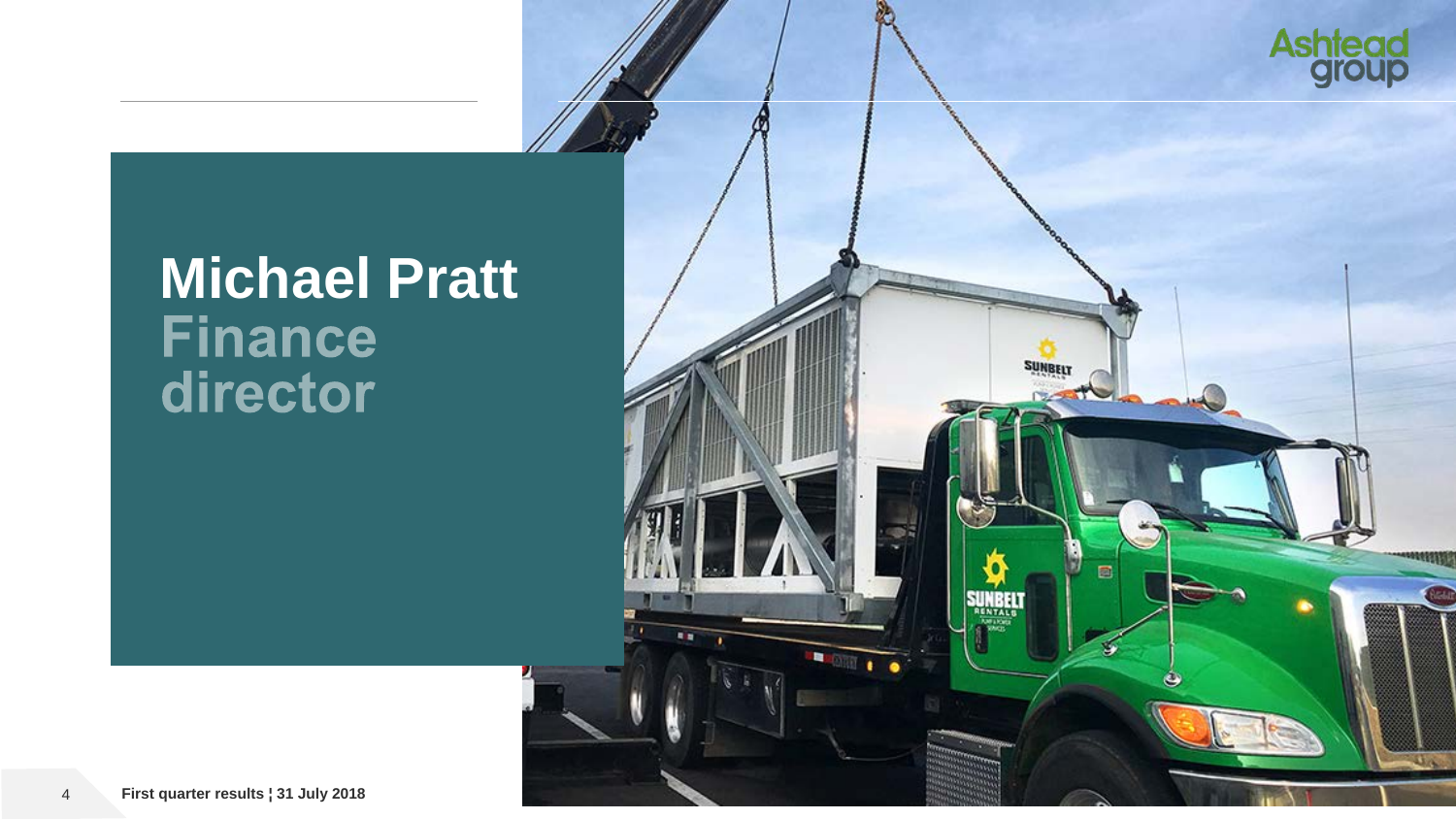

| $(\text{Em})$                                         | 2018  | 2017  | Change <sup>1</sup> |
|-------------------------------------------------------|-------|-------|---------------------|
| Revenue                                               | 1,047 | 880   | 22%                 |
| - of which rental                                     | 961   | 829   | 19%                 |
| <b>Operating costs</b>                                | (543) | (449) | 24%                 |
| <b>EBITDA</b>                                         | 504   | 431   | 20%                 |
| Depreciation                                          | (188) | (165) | 17%                 |
| <b>Operating profit</b>                               | 316   | 266   | 22%                 |
| Net interest                                          | (30)  | (28)  | 13%                 |
| Profit before amortisation, exceptional items and tax | 286   | 238   | 23%                 |
| Earnings per share (p)                                | 44.8p | 31.5p | 46%                 |
| <b>Margins</b>                                        |       |       |                     |
| - EBITDA                                              | 48%   | 49%   |                     |
| - Operating profit                                    | 30%   | 30%   |                     |

<sup>1</sup> At constant exchange rates

<sup>2</sup> The results in the table above are the Group's underlying results and are stated before intangible amortisation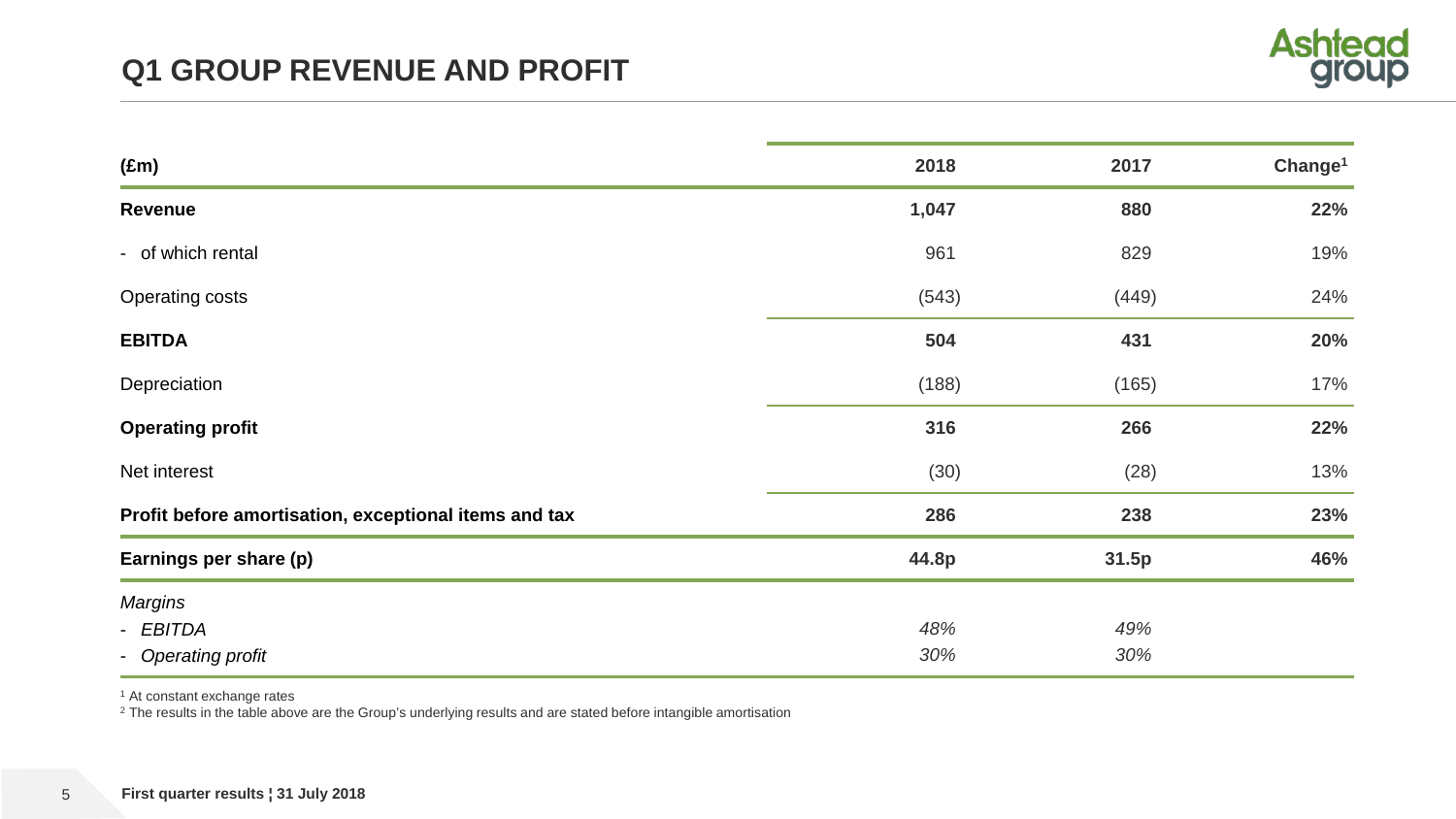

| \$m\$                   | 2018  | 2017  | Change |
|-------------------------|-------|-------|--------|
| Revenue                 | 1,168 | 968   | 21%    |
| - of which rental       | 1,084 | 919   | 18%    |
| <b>Operating costs</b>  | (577) | (472) | 22%    |
| <b>EBITDA</b>           | 591   | 496   | 19%    |
| Depreciation            | (205) | (179) | 14%    |
| <b>Operating profit</b> | 386   | 317   | 22%    |
| Margins                 |       |       |        |
| - EBITDA                | 51%   | 51%   |        |
| - Operating profit      | 33%   | 33%   |        |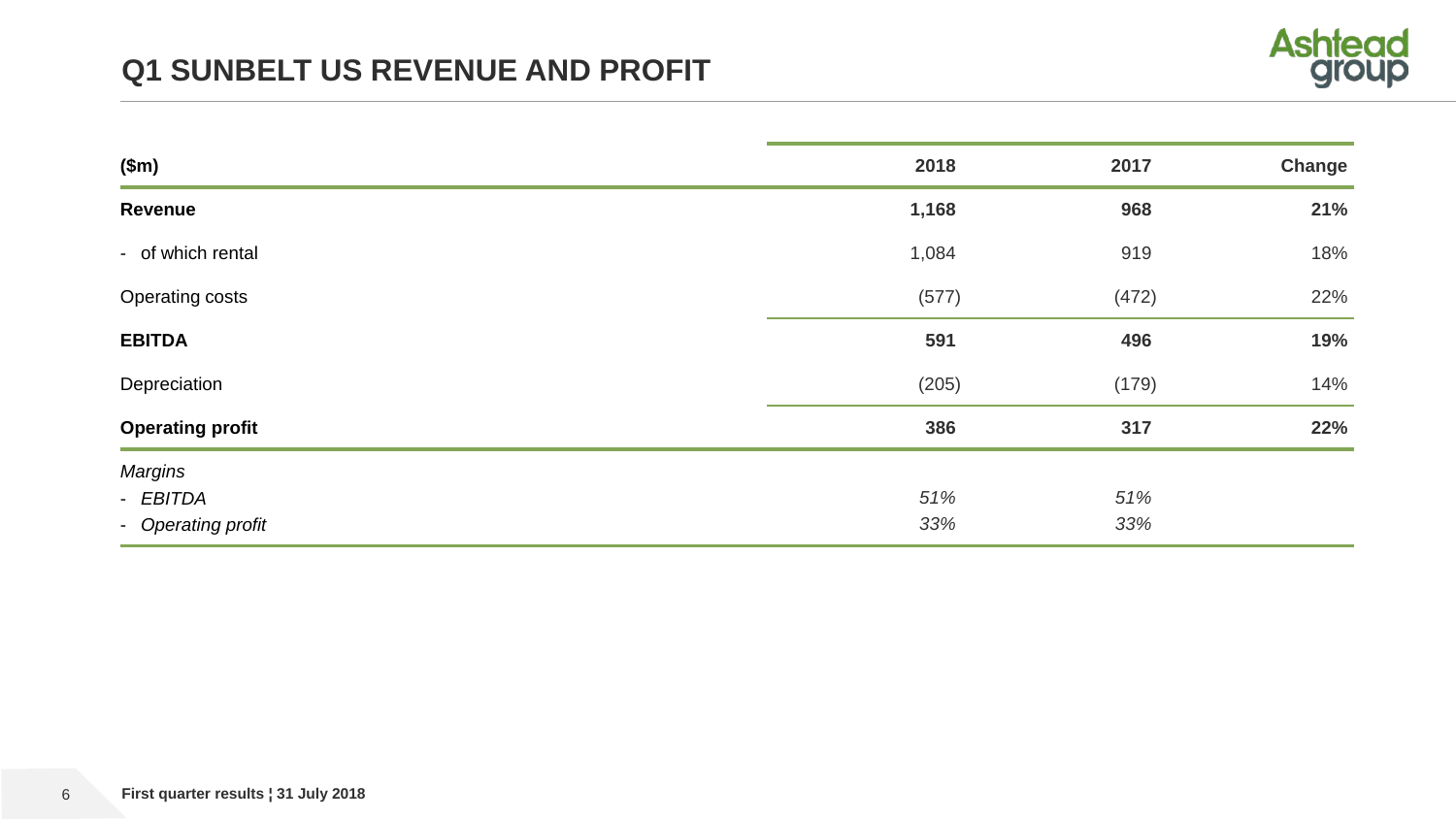#### **Q1 SUNBELT CANADA REVENUE AND PROFIT**



| (C\$m)                     | 2018 | 2017                    | Change |
|----------------------------|------|-------------------------|--------|
| Revenue                    | 77   | 20                      | 291%   |
| - of which rental          | 62   | 18                      | 249%   |
| <b>Operating costs</b>     | (49) | (11)                    | 373%   |
| <b>EBITDA</b>              | 28   | 9                       | 202%   |
| Depreciation               | (14) | (5)                     | 166%   |
| <b>Operating profit</b>    | 14   | $\overline{\mathbf{4}}$ | 248%   |
| <b>Margins</b><br>- EBITDA | 37%  | 48%                     |        |
| - Operating profit         | 19%  | 21%                     |        |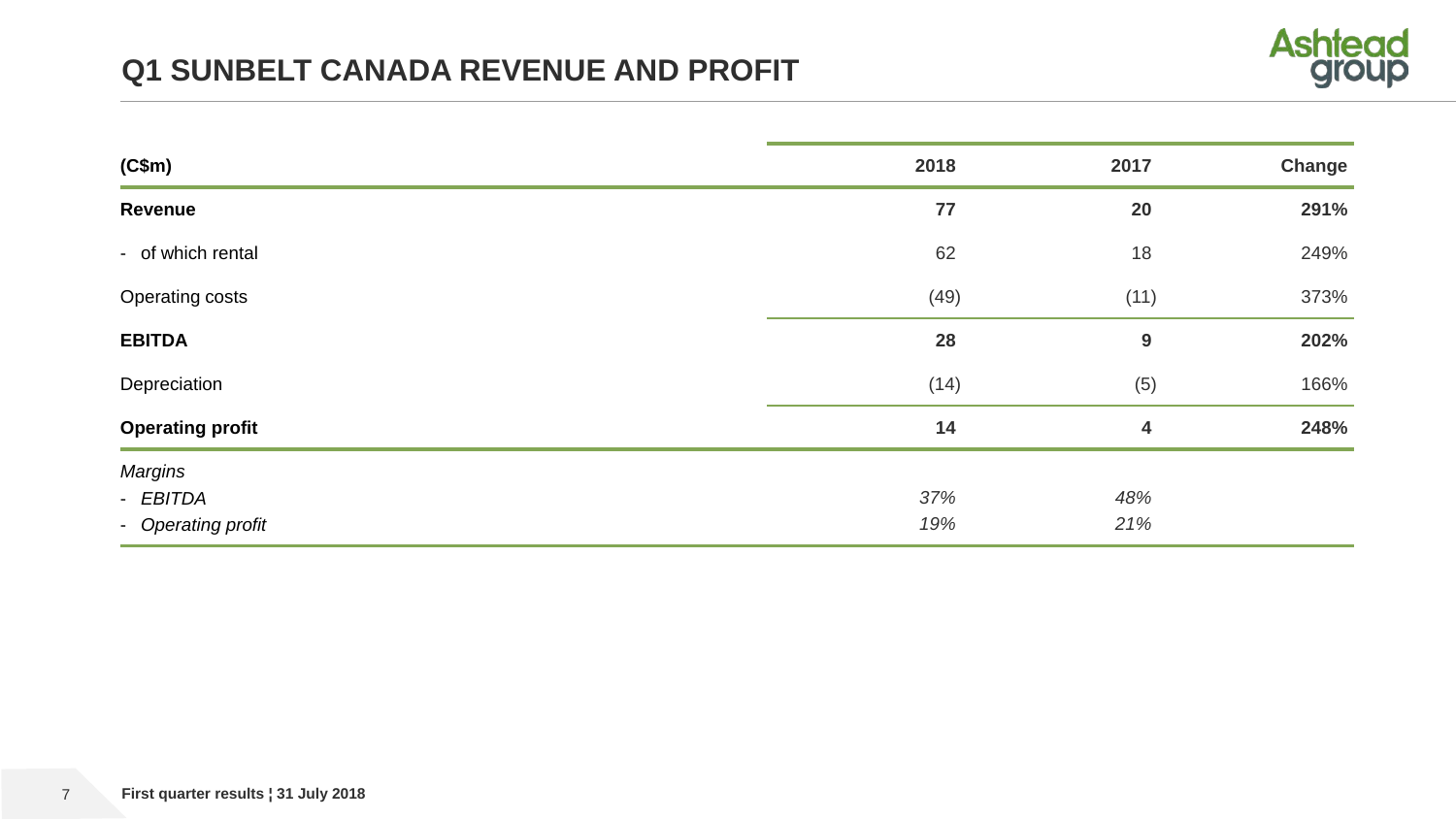

| $(\text{Em})$           | 2018 | 2017 | <b>Change</b> |
|-------------------------|------|------|---------------|
| Revenue                 | 126  | 119  | 6%            |
| - of which rental       | 110  | 107  | 3%            |
| Operating costs         | (79) | (74) | 5%            |
| <b>EBITDA</b>           | 47   | 45   | 6%            |
| Depreciation            | (25) | (23) | 14%           |
| <b>Operating profit</b> | 22   | 22   | $\sim$        |
| <b>Margins</b>          |      |      |               |
| - EBITDA                | 38%  | 38%  |               |
| - Operating profit      | 18%  | 19%  |               |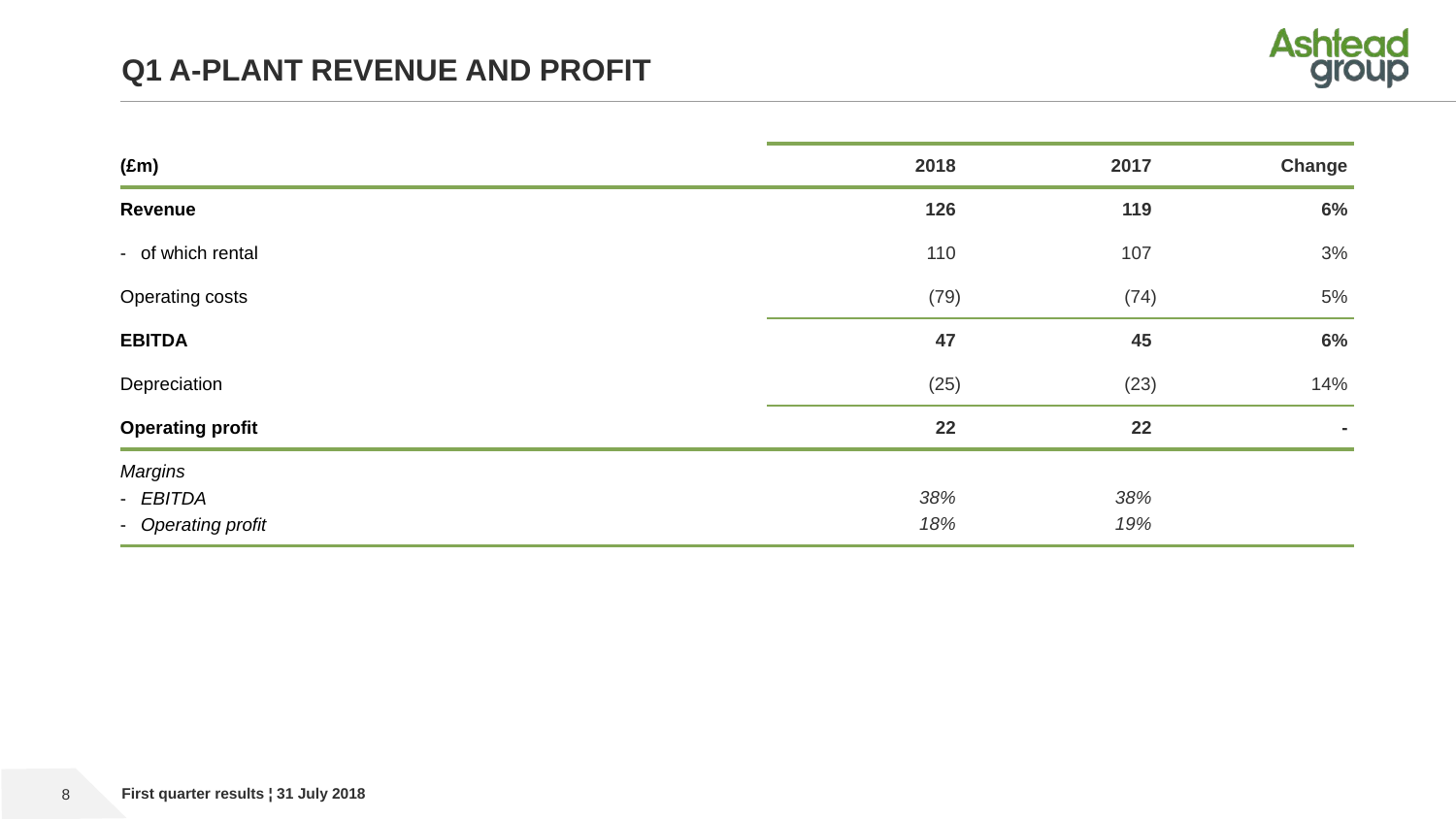#### **NET DEBT AND LEVERAGE**



|                                              | July  |                |                                                   |                               |                         |
|----------------------------------------------|-------|----------------|---------------------------------------------------|-------------------------------|-------------------------|
| $(\text{Em})$                                | 2018  | 2017           |                                                   |                               |                         |
| Net debt at 30 April                         | 2,712 | 2,528          | 3.5                                               | 3.2                           | 3.0                     |
| <b>Translation impact</b>                    | 121   | (40)           | 3.0                                               |                               |                         |
| Opening debt at closing exchange rates       | 2,833 | 2,488          | 2.5                                               |                               |                         |
| Change from cash flows                       | 172   | 79             | 2.0                                               |                               |                         |
| Debt acquired                                | 27    |                | 1.5                                               |                               |                         |
| Non-cash movements                           | 1     | $\overline{2}$ | 1.0                                               |                               | At July 2018 constant e |
| Net debt at period end                       | 3,033 | 2,569          |                                                   | 2010                          | 2011                    |
|                                              |       |                | <b>Interest</b>                                   |                               | $\overline{4}$          |
| Comprising:                                  |       |                |                                                   | Floating rate:<br>Fixed rate: | $5^{\circ}$             |
| First lien senior secured bank debt          | 1,309 | 1,511          |                                                   |                               |                         |
| Second lien secured notes                    | 1,729 | 1,060          |                                                   |                               |                         |
| Finance lease obligations                    | 5     | 5              |                                                   |                               |                         |
| Cash in hand                                 | (10)  | (7)            |                                                   |                               |                         |
|                                              | 3,033 | 2,569          |                                                   |                               |                         |
| Net debt to EBITDA leverage <sup>1</sup> (x) | 1.6   | 1.7            | <sup>1</sup> At July 2018 constant exchange rates |                               |                         |



Floating rate: 43% Fixed rate: 57% 8,000 £m

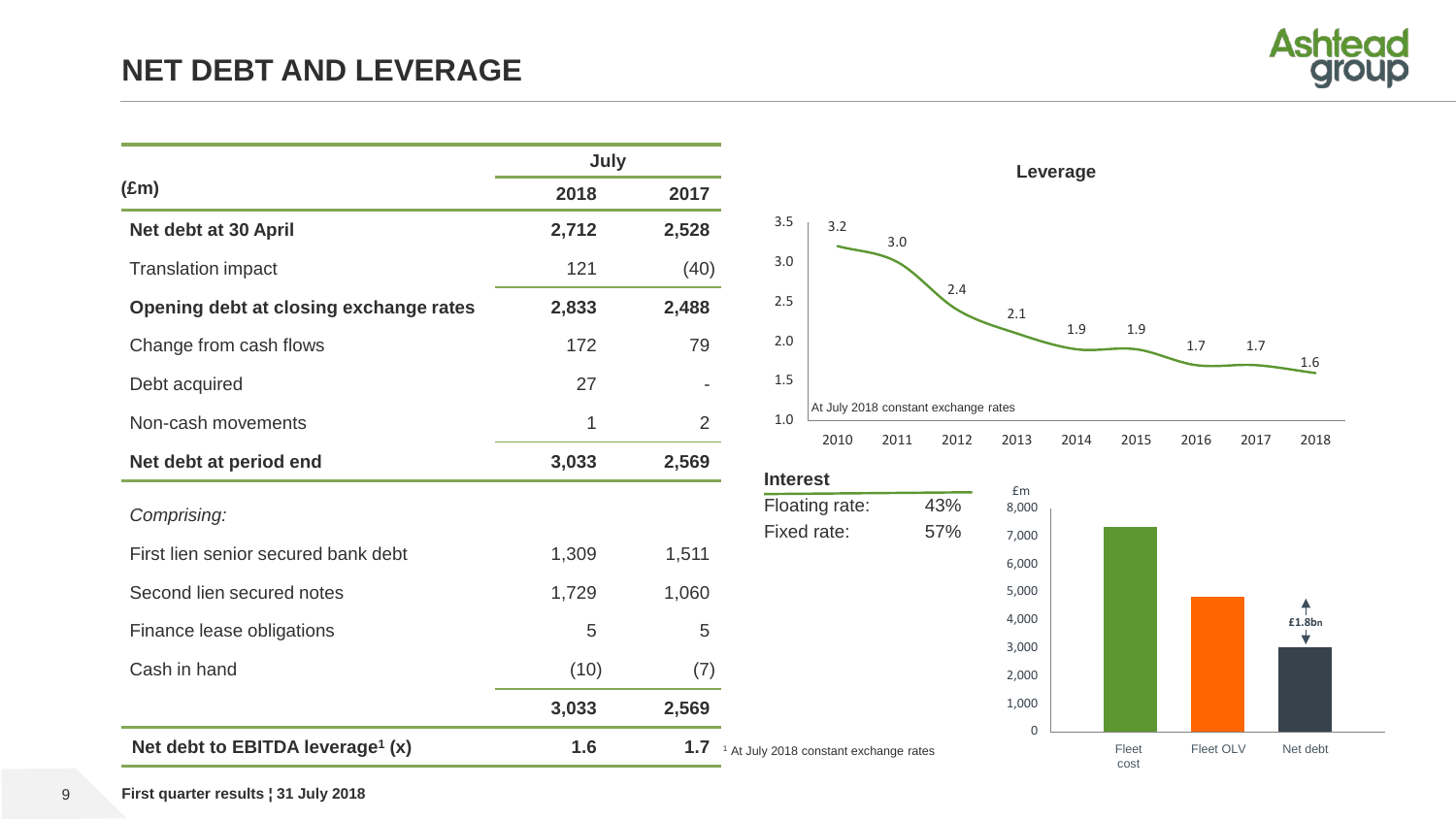



- In July issued \$600m 5.25% notes due 2026
- **-** Debt facilities committed for average of 6 years
- No amortisation
- No financial monitoring covenants whilst availability exceeds \$310m (July 2018: \$1,468m)
- **Improved ratings:** 
	- Moody's upgraded to Baa3
	- Fitch initiated at BBB-
	- S&P outlook upgraded to positive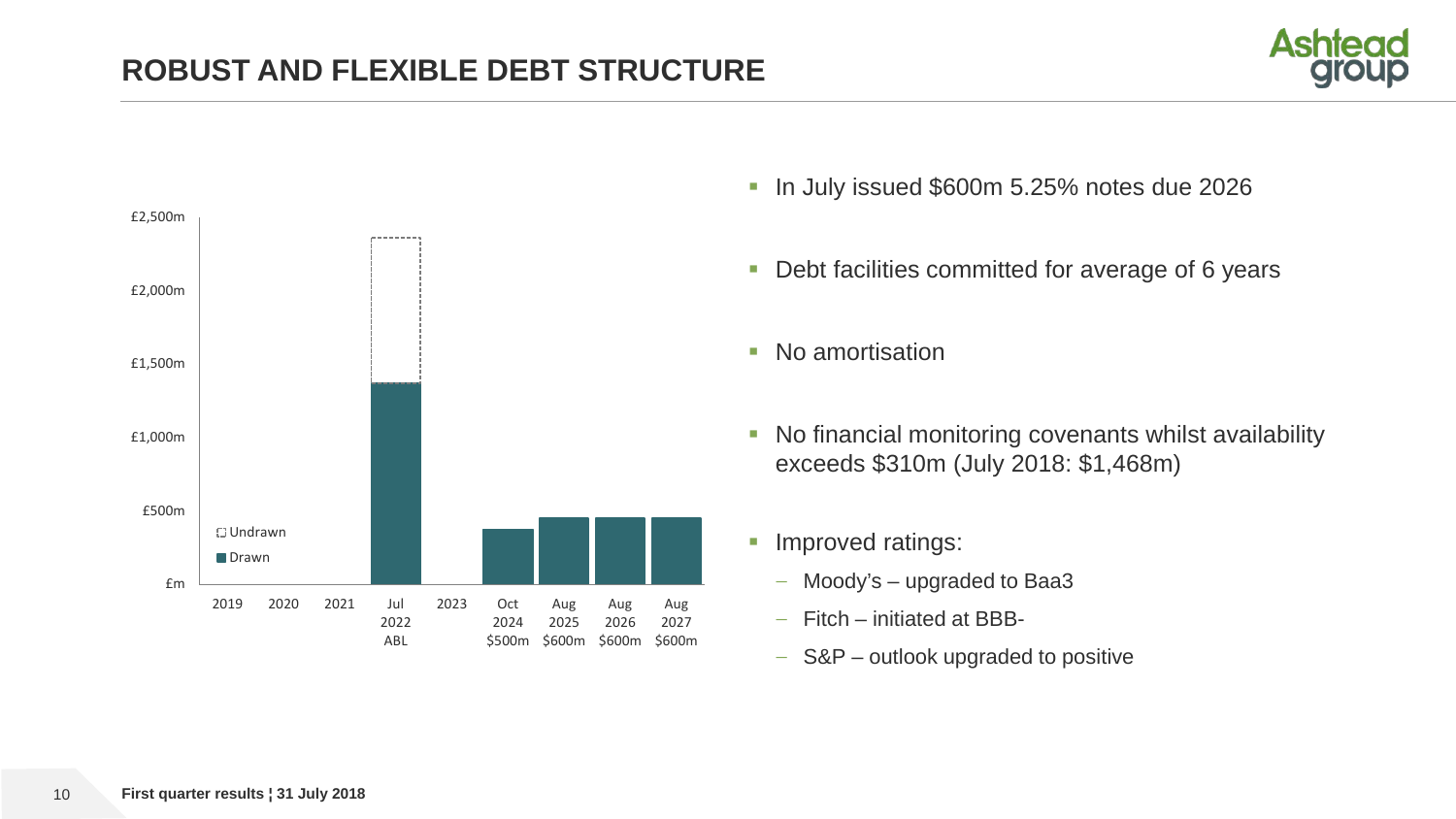

# **Geoff Drabble<br>Chief<br>executive**

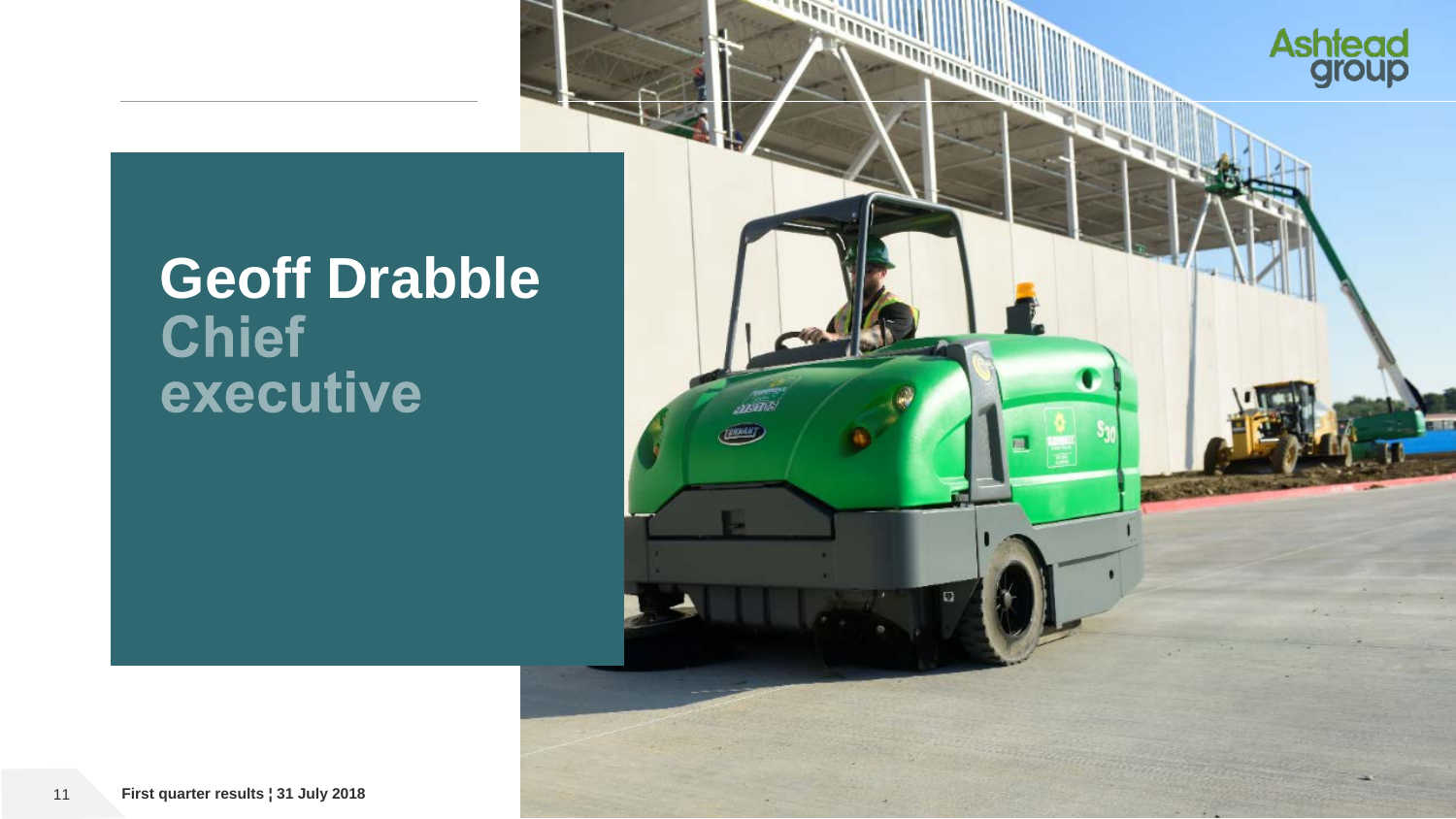



|                       | 2018/19<br>plan | Q <sub>1</sub><br>actual |
|-----------------------|-----------------|--------------------------|
| Organic growth        | $8 - 11\%$      | 17%                      |
| Bolt-ons              | $3 - 4%$        | 2%                       |
| Rental revenue growth | $11 - 15%$      | 19%                      |

US rental only revenue presented on a billing day basis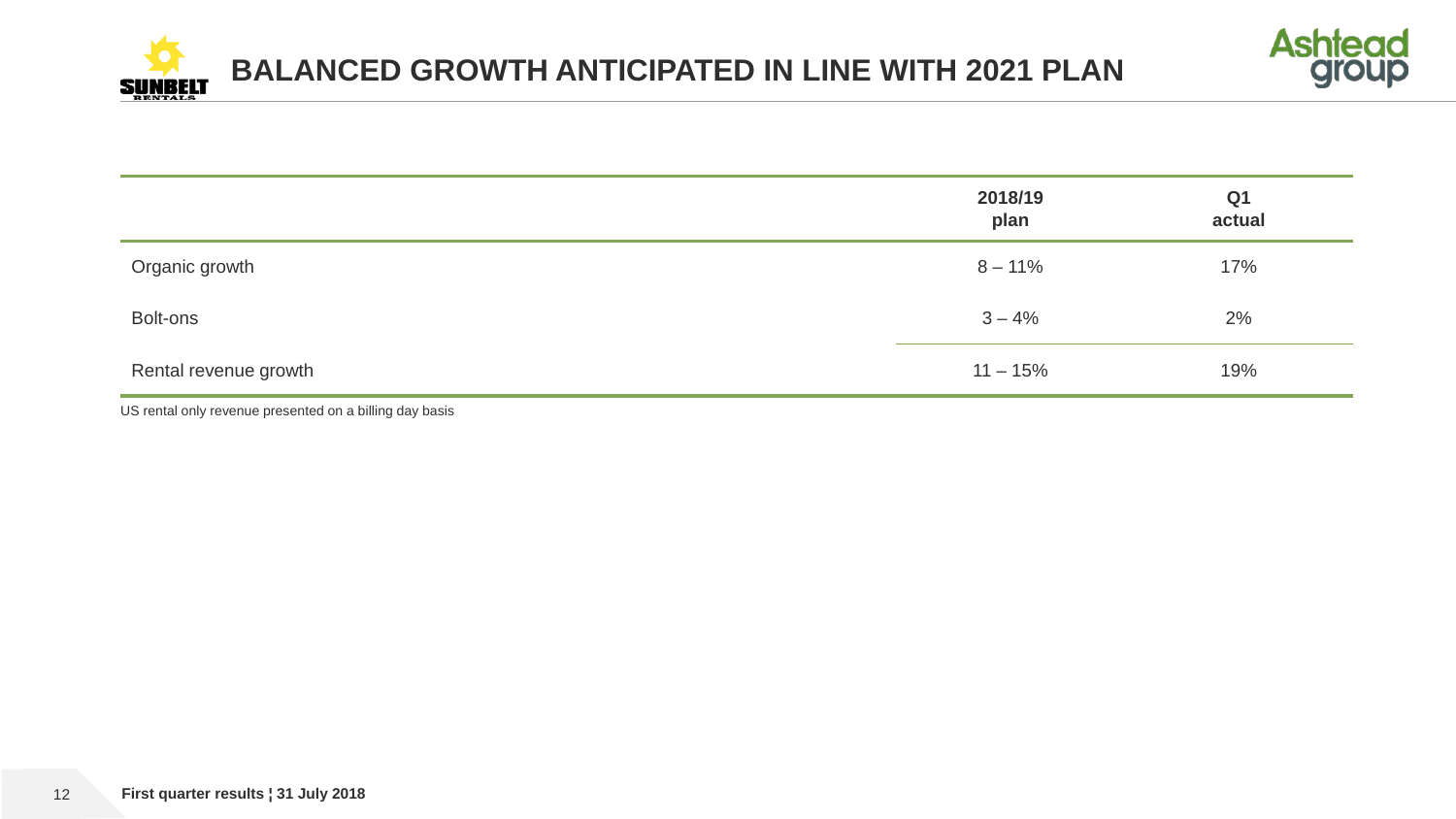#### **ENCOURAGING TRENDS ON RATE, PHYSICAL UTILISATION AND MARGINS** SUNBELT







#### **Yield benefitting from rate improvement**

|               | Q1 2018/19 | Q1 2017/18 |
|---------------|------------|------------|
| Fleet on rent | $+16%$     | $+19%$     |
| Yield         | $+2%$      | $-3%$      |
| <b>EBITDA</b> | 51%        | 51%        |
| <b>EBITA</b>  | 33%        | 33%        |
| Rol           | 24%        | 22%        |





 $-2016/17$   $-2017/18$   $-2018/19$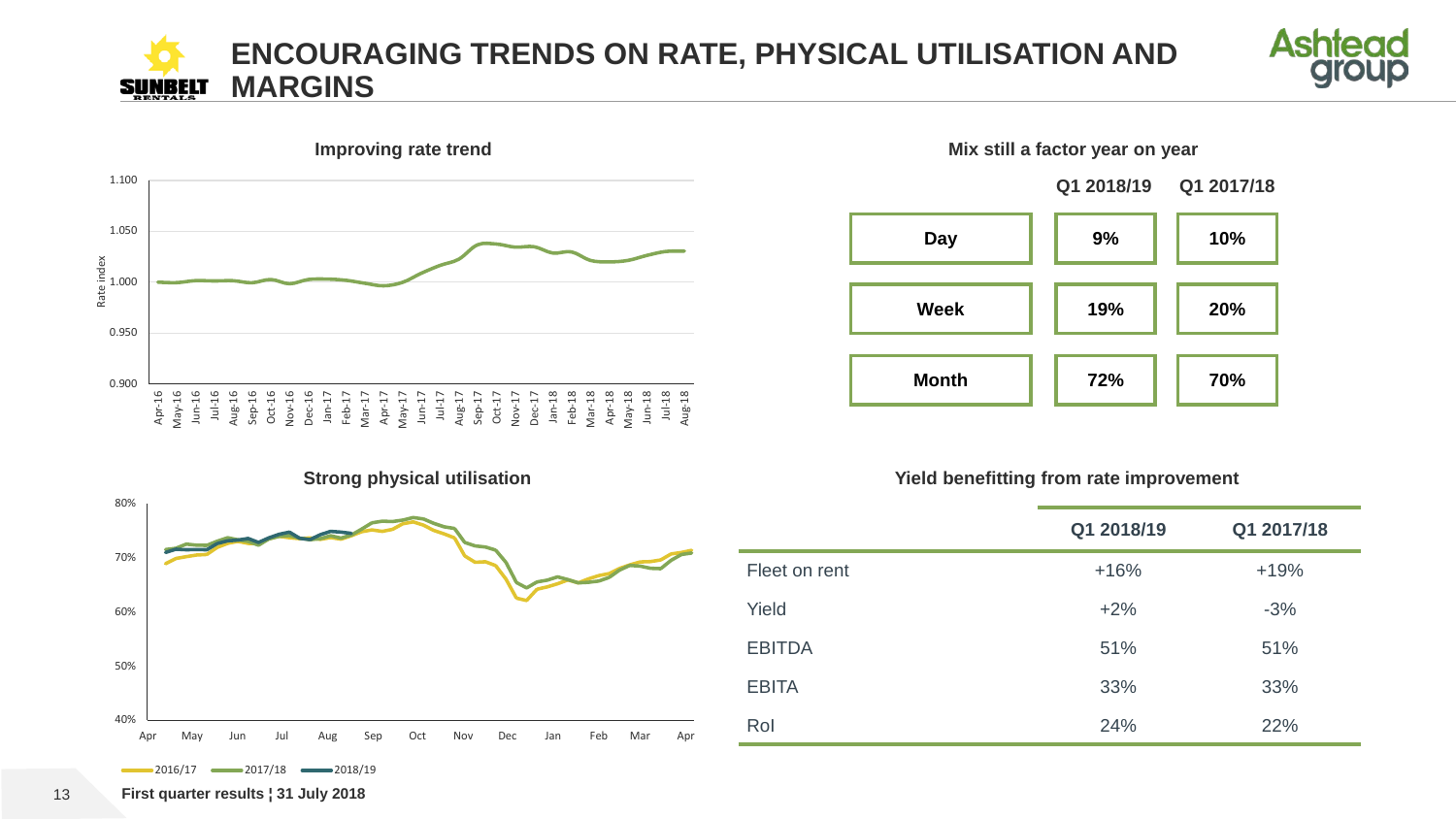



1. Mabey – Specialty development

#### **Ground protection**

- **Strong management team**
- **Increases scale 3 fold**
- Platform for nationwide growth
- **Growing market with significant cross**selling opportunity

#### **Trench shoring**

- 8 locations
- **In-house engineering expertise**
- **Growth through greenfields and bolt-ons**
- Estimated \$1bn+ rental market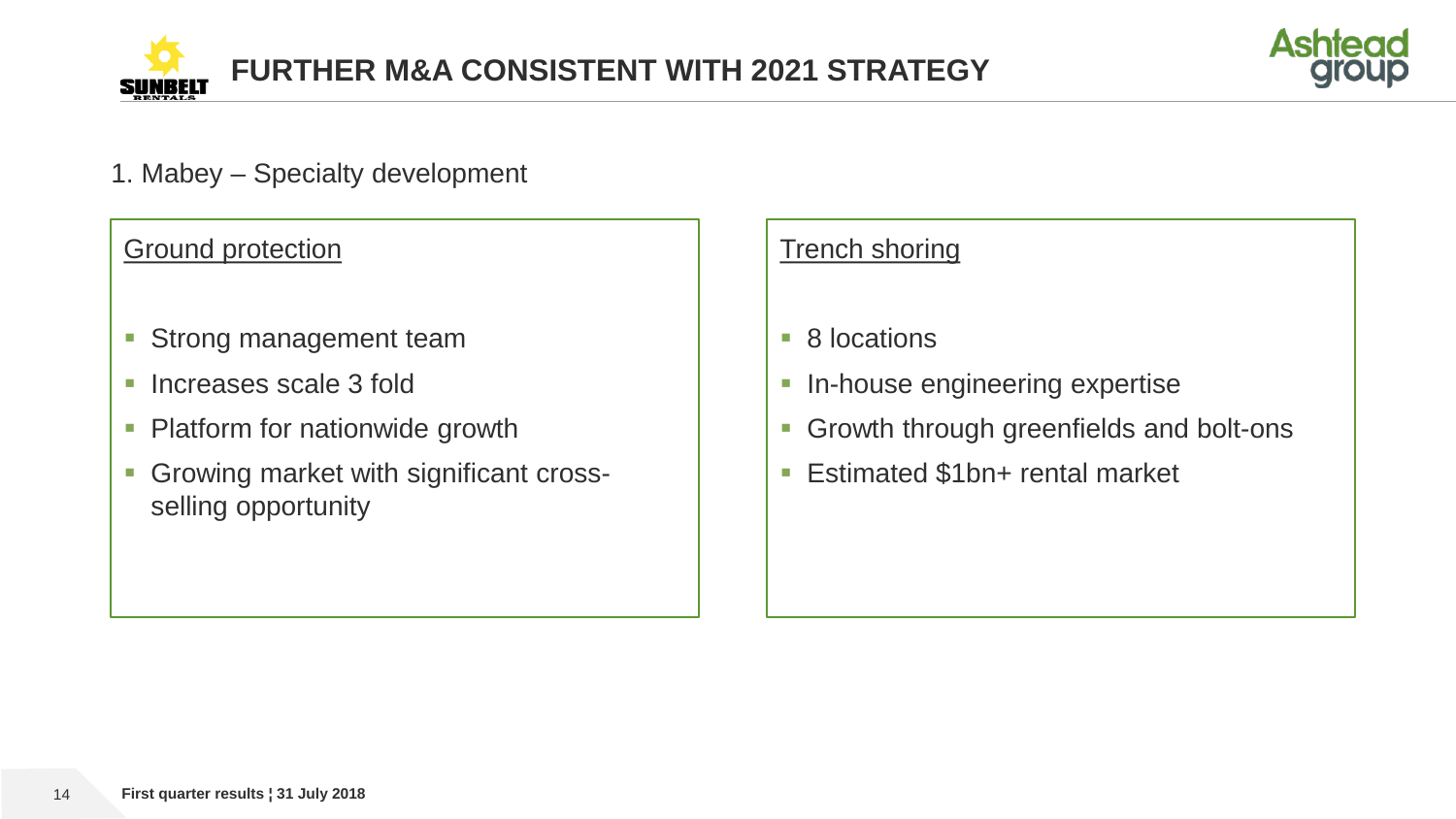



- 2. Interstate geographical fill-in
- Accelerates cluster development in the New York and Philadelphia markets
- **Consistent with strategy of stand-alone aerial** businesses in large clustered markets
- Acquired c. \$140m of fleet at OEC
- **Benefit of acquiring capacity rather than** adding fleet to market
- **750 unique customers**
- **Cross-selling opportunity**

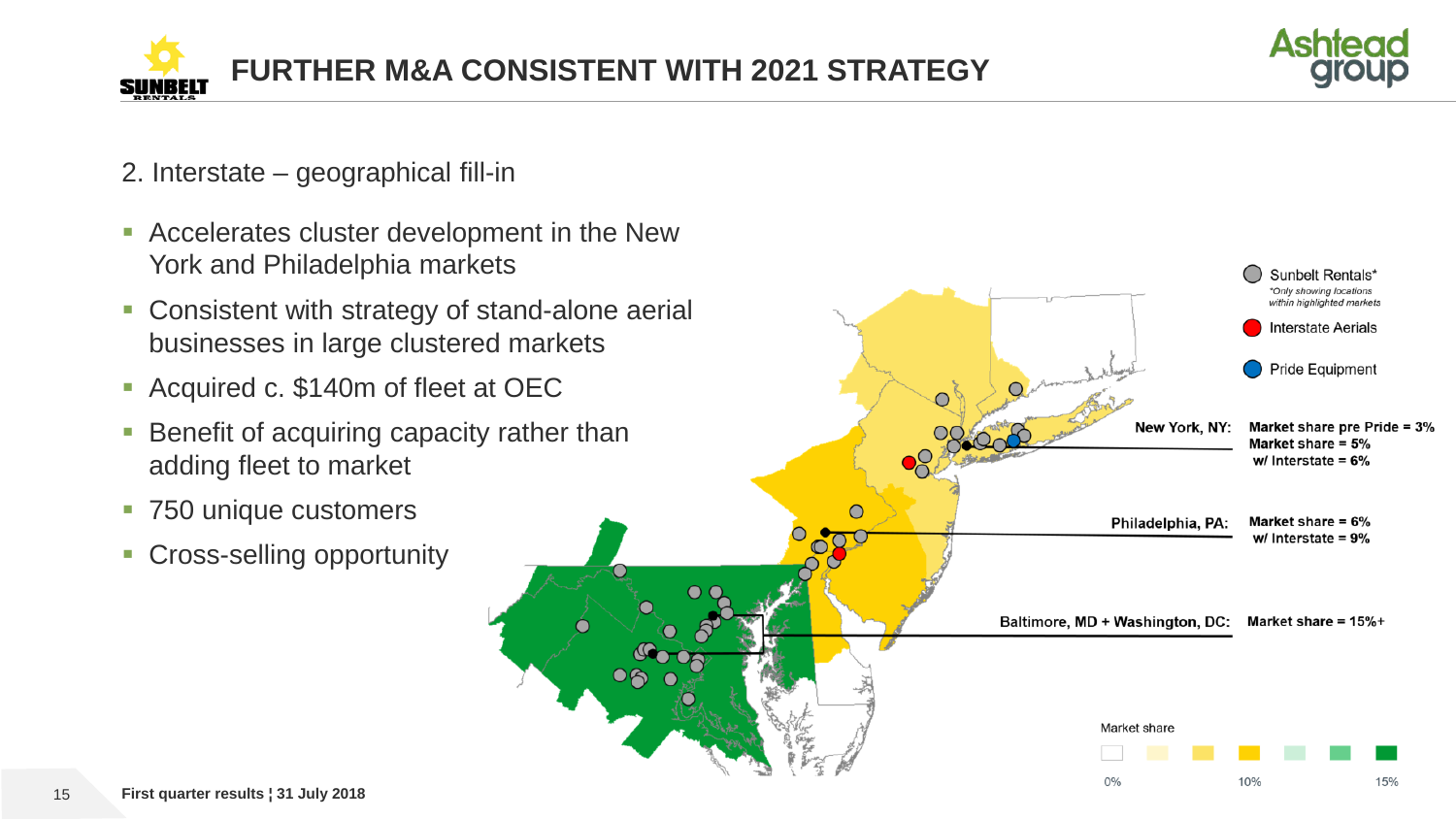



| C\$m                            | Q1 2018/19 | Q1 2017/18     | % growth |
|---------------------------------|------------|----------------|----------|
| Rental revenue                  | 62         | 18             | 249%     |
| <b>EBITDA</b>                   | 28         | $9$            | 202%     |
| EBITDA margin (excluding gains) | 39%        | 49%            |          |
| <b>EBITA</b>                    | 14         | $\overline{4}$ | 248%     |
| EBITA margin (excluding gains)  | 20%        | 20%            |          |
| \$ utilisation                  | 59%        | 42%            |          |

- Rental revenue growth in western Canada of 28%
- Rental revenue growth in eastern Canada of 23%
- **Acquisition of Voisin's and Richlock in Q1**
- **-** One-offs have disproportionate effect on reported metrics of a still small business
- **Acquired fleet sold consistently at zero gains**
- CRS has high \$ utilisation and large consumable sales which distorts some metrics (EBITDA margin)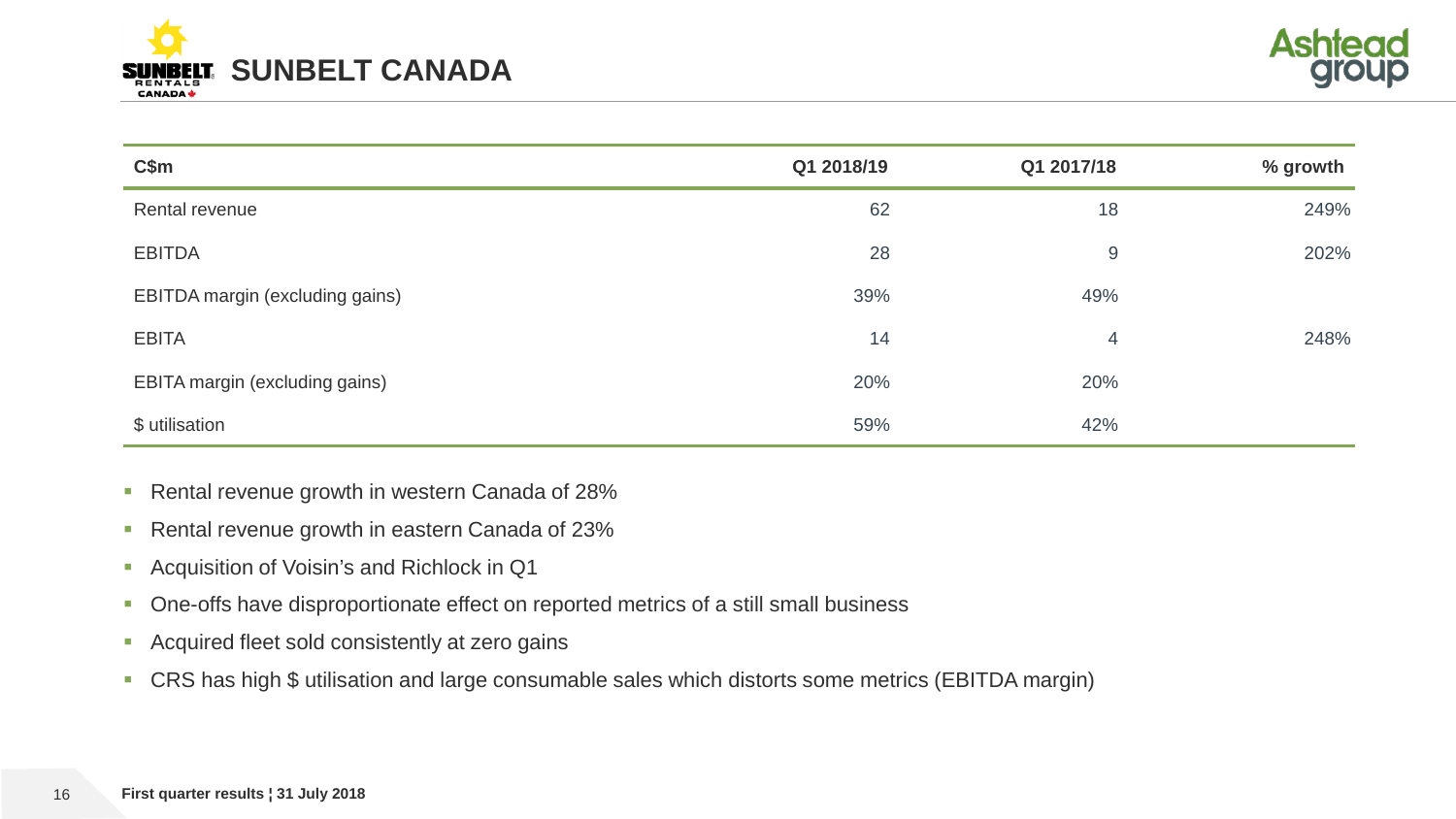







**Margins**

|               | Q1-2018 | Q1-2017 |
|---------------|---------|---------|
| <b>EBITDA</b> | 38%     | 38%     |
| <b>EBITA</b>  | 18%     | 19%     |

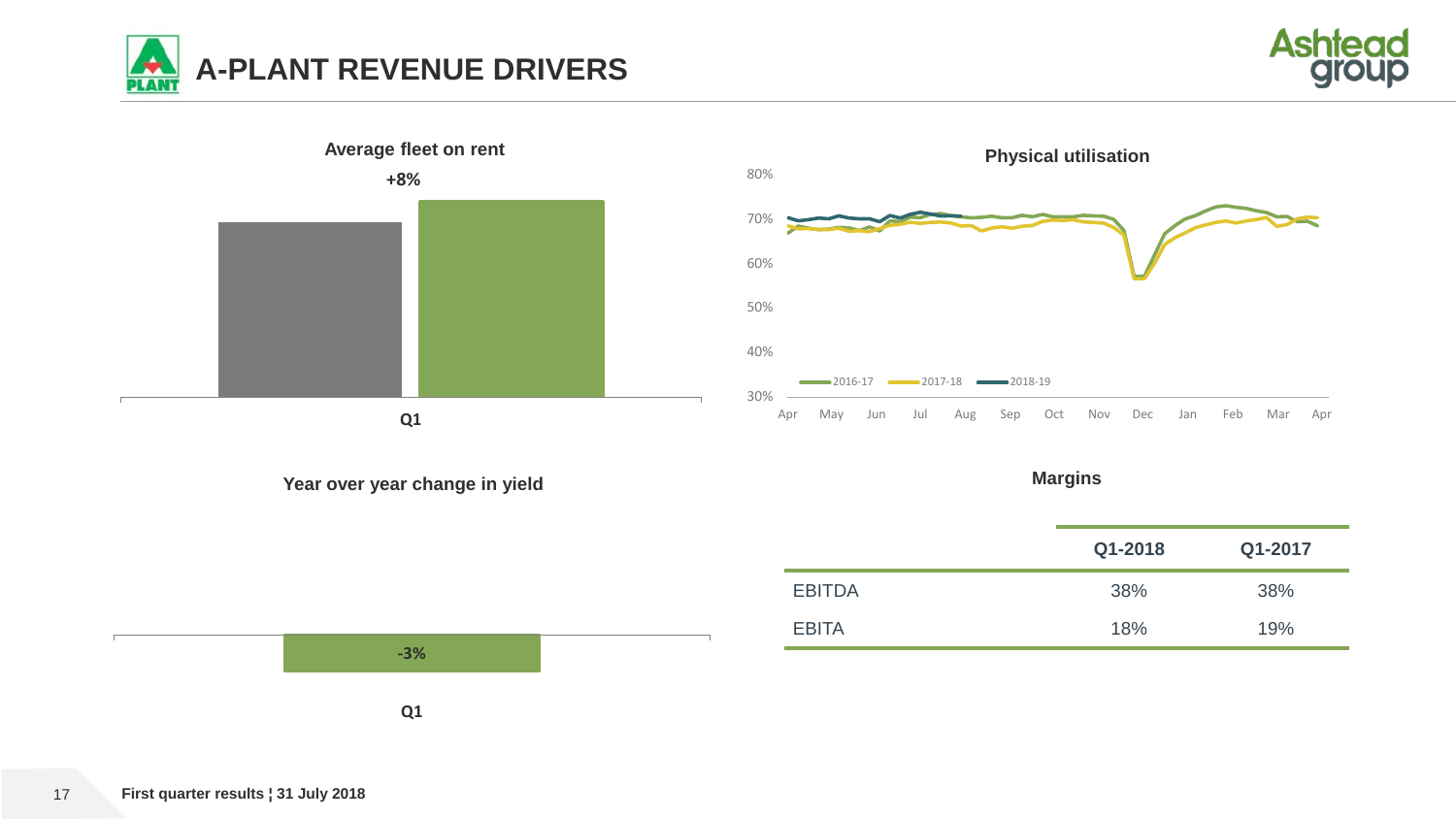

- 1. Organic growth **E465m** invested in business
	- **20 greenfields opened**
	- **If** In line with original plan
- 2. Bolt-on acquisitions **E145m** spent on bolt-ons
	- Interstate  $(E161m)$  completed in August
	- Good pipeline
- 
- 3. Returns to shareholders **Progressive dividend policy maintained** 
	- **Completed £300m of original buyback programme**
	- £675m to be spent under the December 2017 programme
	- Minimum of £500m to be spent on buybacks in 2019/20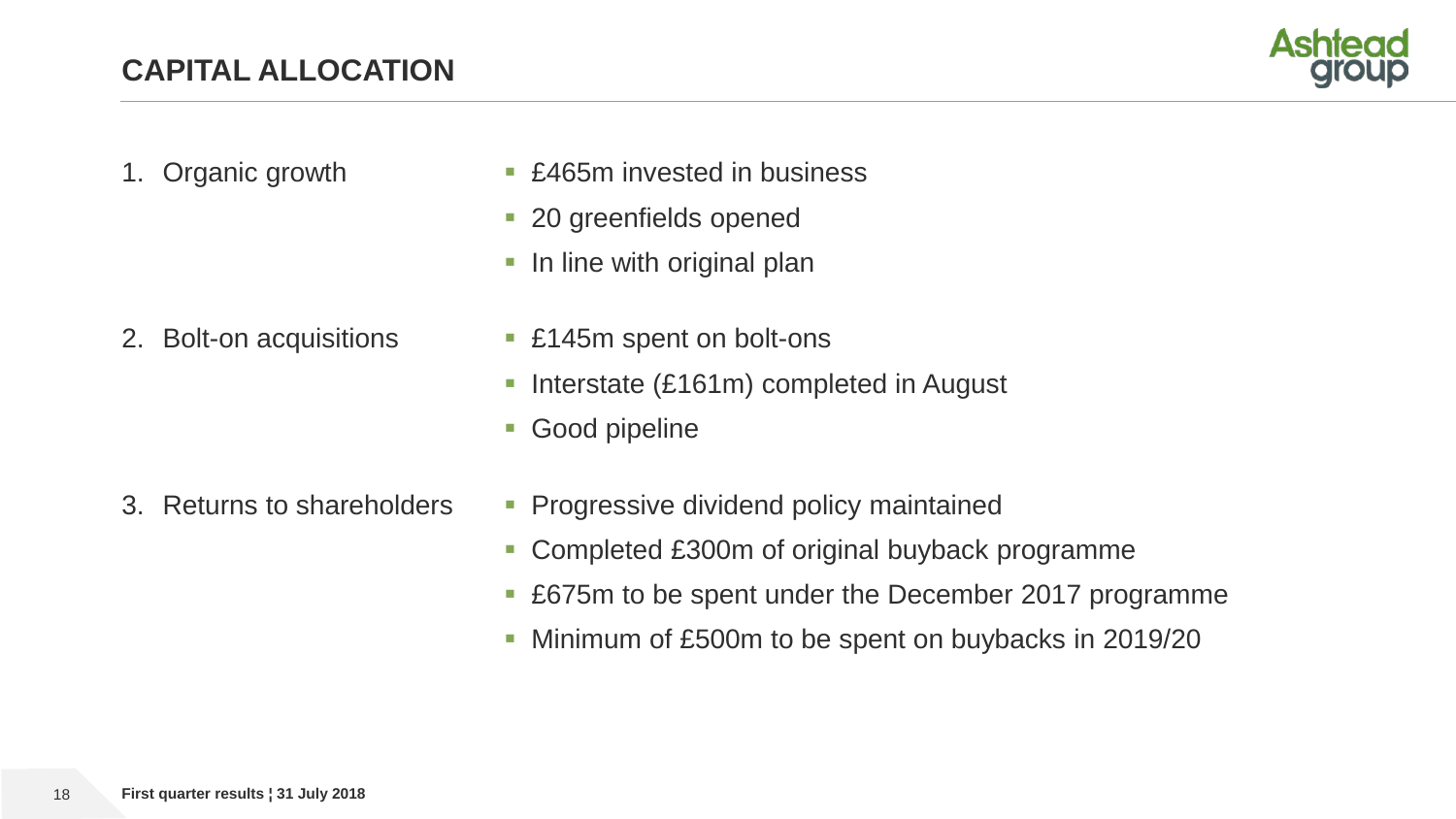

- **An encouraging start to the year**
- **Markets supportive of our medium-term plans**
- A number of strategic acquisitions and greenfields consistent with our 2021 plans
- **Financing action underpins our long-term platform for further responsible growth**
- **Share buyback increased and extended**
- **-** Outlook remains positive and with the benefit of weaker sterling, we expect full year results ahead of our expectations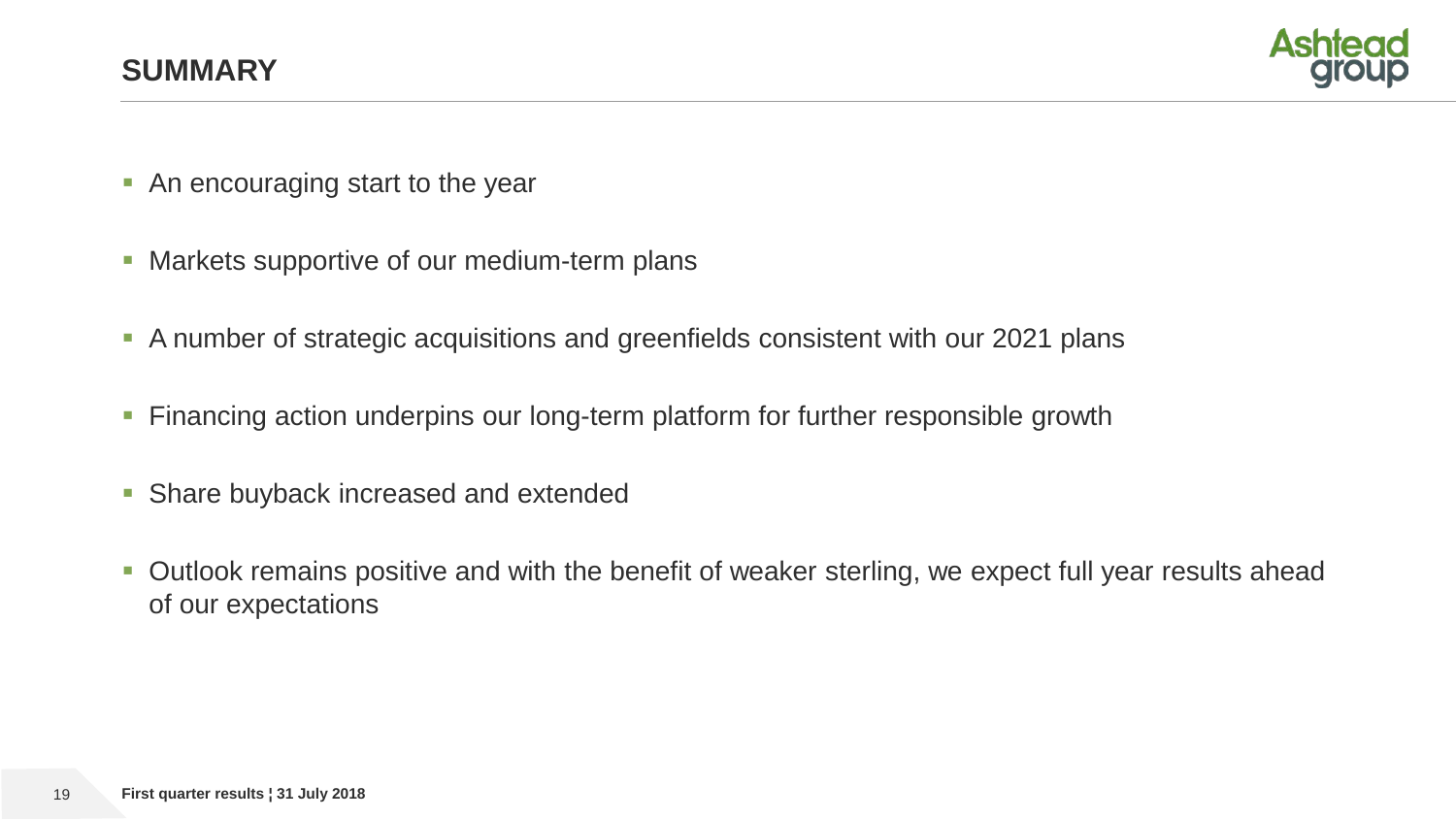

医细胞

assistant<br>applications

MBEL

 $\blacksquare$ 

**SUNBELT** 

試

- Na

### **Appendices**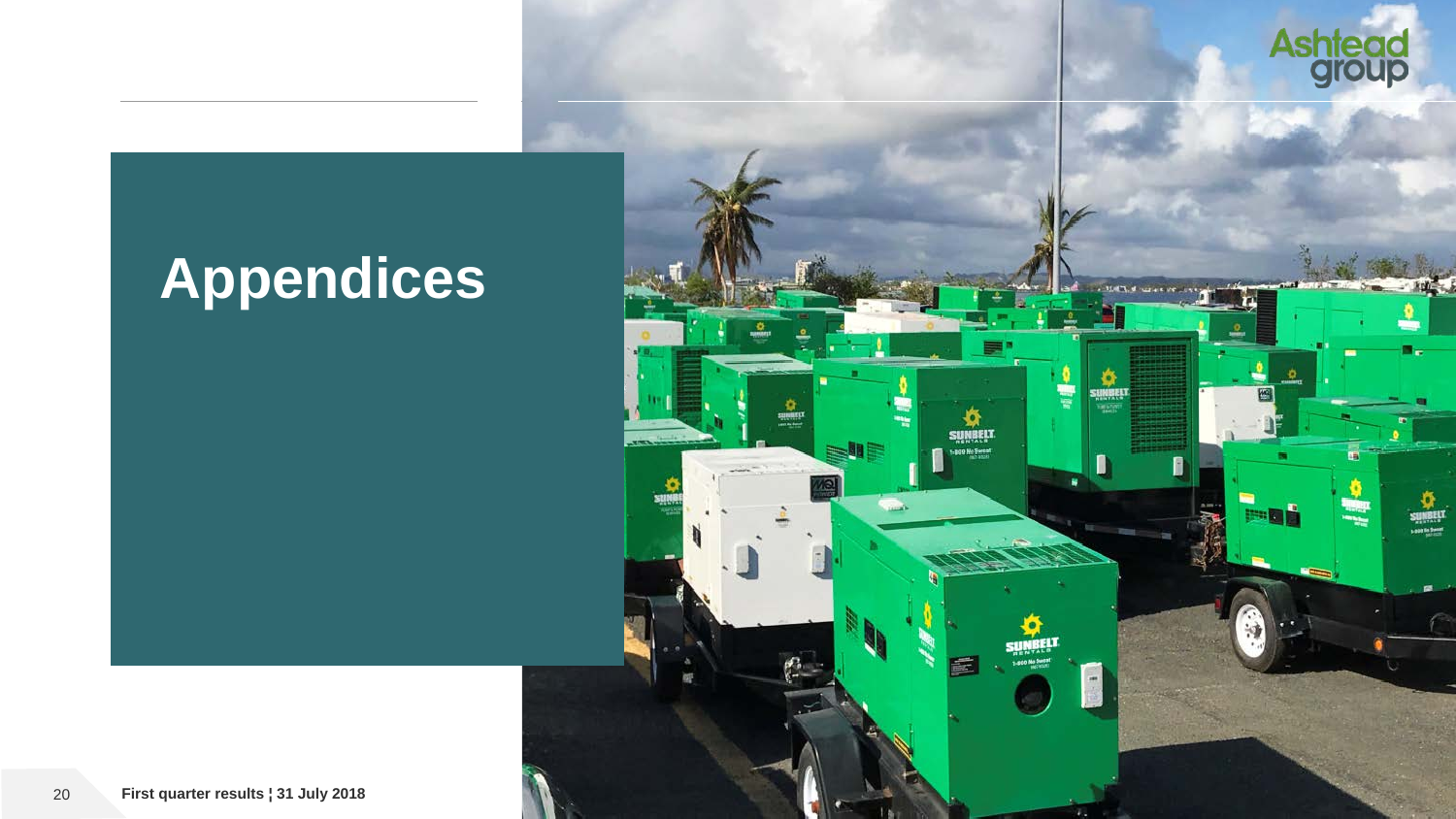#### **DIVISIONAL PERFORMANCE – Q1**



|                                                       | <b>Revenue</b>           |                          |                          |      | <b>EBITDA</b> |                     | <b>Profit</b> |                |                     |
|-------------------------------------------------------|--------------------------|--------------------------|--------------------------|------|---------------|---------------------|---------------|----------------|---------------------|
|                                                       | 2018                     | 2017                     | Change <sup>1</sup>      | 2018 | 2017          | Change <sup>1</sup> | 2018          | 2017           | Change <sup>1</sup> |
| Sunbelt US (\$m)                                      | 1,168                    | 968                      | 21%                      | 591  | 496           | 19%                 | 386           | 317            | 22%                 |
| Sunbelt Canada (C\$m)                                 | 77                       | 20                       | 291%                     | 28   | $9\,$         | 202%                | 14            | $\overline{4}$ | 248%                |
|                                                       |                          |                          |                          |      |               |                     |               |                |                     |
| Sunbelt US (£m)                                       | 877                      | 750                      | 17%                      | 444  | 384           | 15%                 | 290           | 245            | 18%                 |
| A-Plant                                               | 126                      | 119                      | 6%                       | 48   | 45            | 6%                  | 22            | 22             | $-$ %               |
| Sunbelt Canada                                        | 44                       | 11                       | 285%                     | 16   | 5             | 197%                | 8             | $\mathfrak 3$  | 243%                |
| Group central costs                                   | $\overline{\phantom{a}}$ | $\overline{\phantom{a}}$ | $\overline{\phantom{a}}$ | (4)  | (3)           | 12%                 | (4)           | (3)            | 12%                 |
|                                                       | 1,047                    | 880                      | 19%                      | 504  | 431           | 17%                 | 316           | 267            | 19%                 |
| Net financing costs                                   |                          |                          |                          |      |               |                     | (30)          | (28)           | 10%                 |
| Profit before amortisation, exceptional items and tax |                          |                          |                          |      |               |                     | 286           | 239            | 20%                 |
| Amortisation and exceptional items                    |                          |                          |                          |      |               |                     | (11)          | (10)           | 16%                 |
| Profit before taxation                                |                          |                          |                          |      |               |                     | 275           | 229            | 20%                 |
| <b>Taxation</b>                                       |                          |                          |                          |      |               |                     | (65)          | (79)           | (18)%               |
| Profit after taxation                                 |                          |                          |                          |      |               |                     | 210           | 150            | 40%                 |
| <b>Margins</b>                                        |                          |                          |                          |      |               |                     |               |                |                     |
| - Sunbelt US                                          |                          |                          |                          | 51%  | 51%           |                     | 33%           | 33%            |                     |
| - A-Plant                                             |                          |                          |                          | 38%  | 38%           |                     | 18%           | 19%            |                     |
| - Sunbelt Canada                                      |                          |                          |                          | 37%  | 48%           |                     | 19%           | 21%            |                     |
| - Group                                               |                          |                          |                          | 48%  | 49%           |                     | 30%           | 30%            |                     |

21 **First quarter results | 31 July 2018** 1 As reported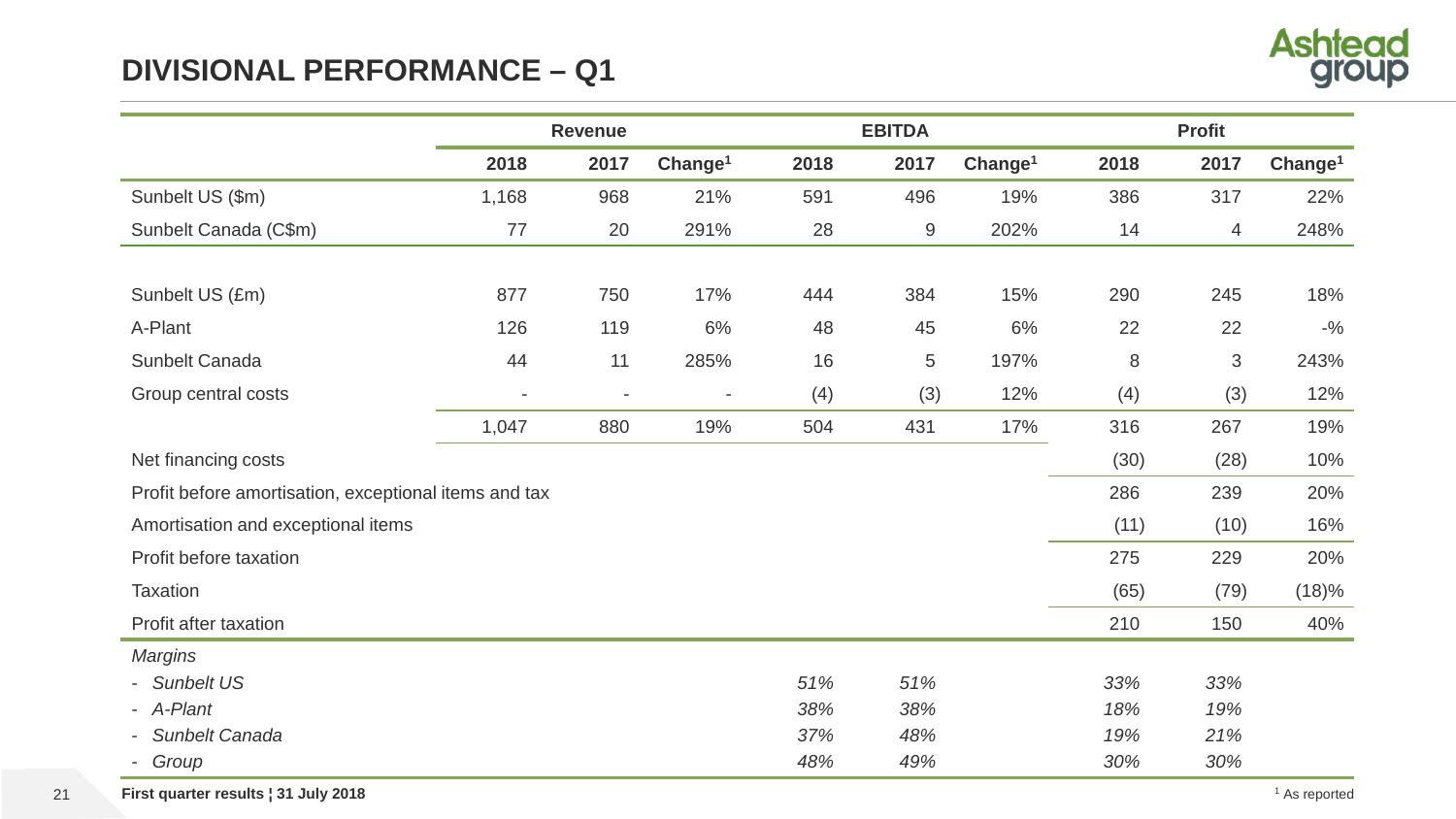#### **DIVISIONAL PERFORMANCE – LTM**



|                                                       | <b>Revenue</b>           |                          |                          |       | <b>EBITDA</b> |                     | <b>Profit</b> |                |                     |
|-------------------------------------------------------|--------------------------|--------------------------|--------------------------|-------|---------------|---------------------|---------------|----------------|---------------------|
|                                                       | 2018                     | 2017                     | Change <sup>1</sup>      | 2018  | 2017          | Change <sup>1</sup> | 2018          | 2017           | Change <sup>1</sup> |
| Sunbelt US (\$m)                                      | 4,353                    | 3,652                    | 19%                      | 2,157 | 1,818         | 19%                 | 1,363         | 1,130          | 21%                 |
| Sunbelt Canada (C\$m)                                 | 281                      | 81                       | 248%                     | 87    | 34            | 160%                | 39            | 12             | 222%                |
|                                                       |                          |                          |                          |       |               |                     |               |                |                     |
| Sunbelt US (£m)                                       | 3,231                    | 2,871                    | 13%                      | 1,601 | 1,429         | 12%                 | 1,011         | 889            | 14%                 |
| A-Plant                                               | 479                      | 441                      | 9%                       | 170   | 161           | 6%                  | 70            | 76             | (8)%                |
| Sunbelt Canada (£m)                                   | 163                      | 48                       | 242%                     | 51    | 20            | 155%                | 22            | $\overline{7}$ | 216%                |
| Group central costs                                   | $\overline{\phantom{a}}$ | $\overline{\phantom{a}}$ | $\overline{\phantom{a}}$ | (16)  | (15)          | $9\%$               | (16)          | (15)           | 8%                  |
|                                                       | 3,873                    | 3,360                    | 15%                      | 1,806 | 1,595         | 13%                 | 1,087         | 957            | 14%                 |
| Net financing costs                                   |                          |                          |                          |       |               |                     | (113)         | (109)          | 3%                  |
| Profit before amortisation, exceptional items and tax |                          |                          |                          |       |               |                     | 974           | 848            | 15%                 |
| Amortisation and exceptional items                    |                          |                          |                          |       |               |                     | (66)          | (32)           | 107%                |
| Profit before taxation                                |                          |                          |                          |       |               |                     | 908           | 816            | 11%                 |
| Taxation                                              |                          |                          |                          |       |               |                     | 121           | (282)          | nm                  |
| Profit after taxation                                 |                          |                          |                          |       |               |                     | 1,029         | 534            | 93%                 |
| <b>Margins</b>                                        |                          |                          |                          |       |               |                     |               |                |                     |
| - Sunbelt US                                          |                          |                          |                          | 50%   | 50%           |                     | 31%           | 31%            |                     |
| - A-Plant                                             |                          |                          |                          | 36%   | 37%           |                     | 15%           | 17%            |                     |
| - Sunbelt Canada                                      |                          |                          |                          | 31%   | 42%           |                     | 14%           | 15%            |                     |
| Group                                                 |                          |                          |                          | 47%   | 47%           |                     | 28%           | 28%            |                     |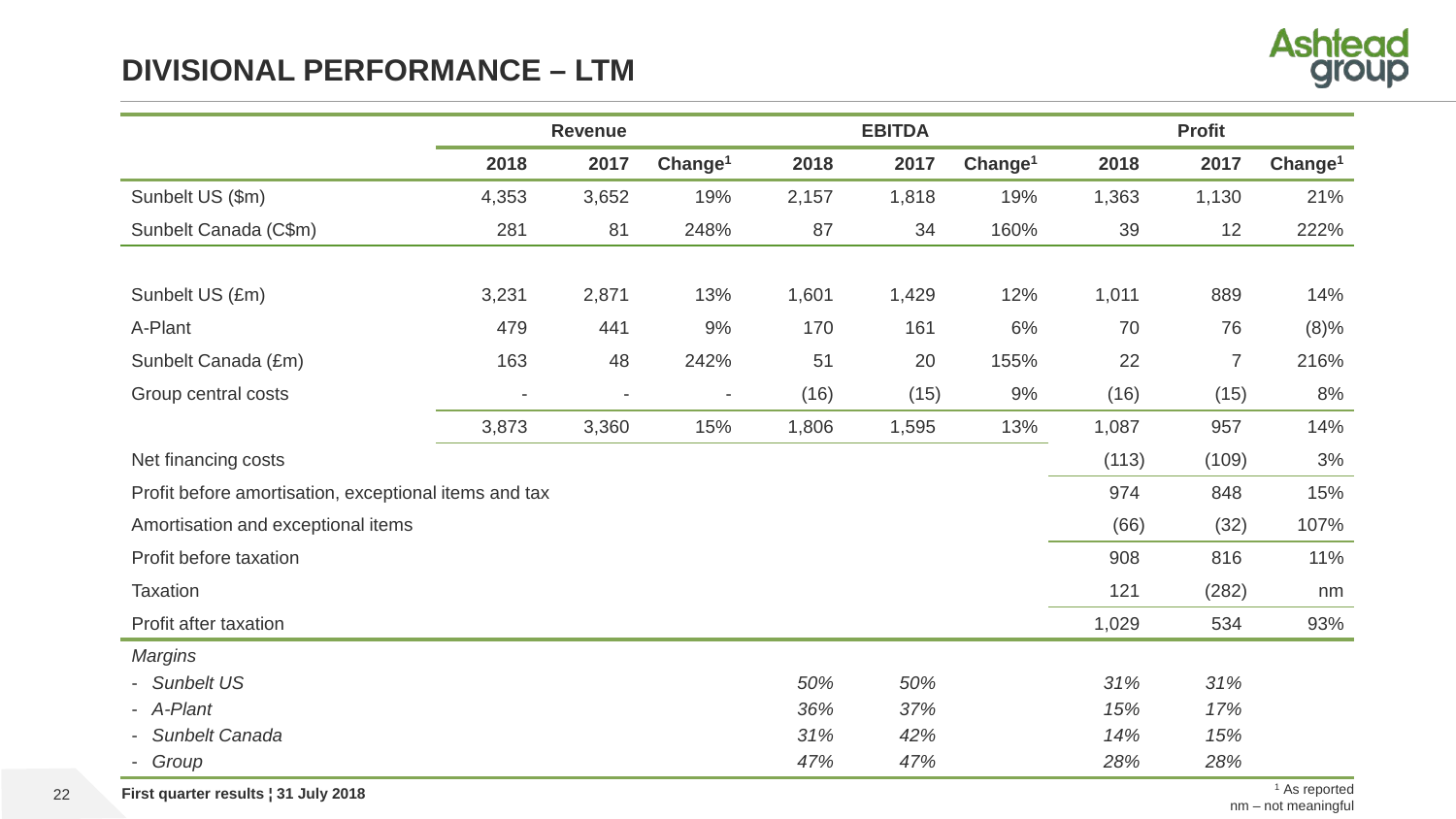

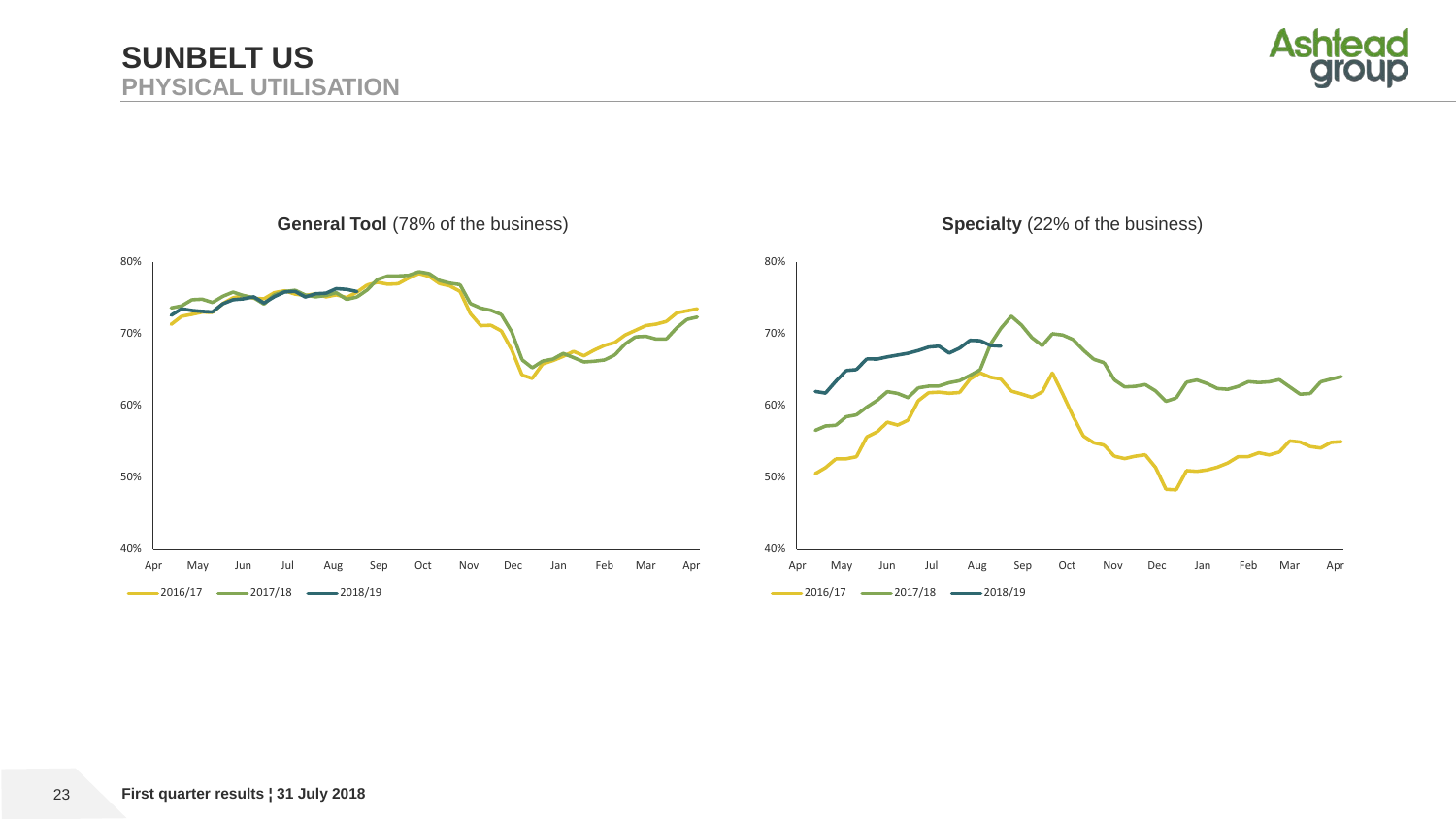

|                                         |                         |               | 2018<br><b>Actual</b> | 2019<br>Outlook <sup>1</sup> | 2019<br>Q <sub>1</sub> |
|-----------------------------------------|-------------------------|---------------|-----------------------|------------------------------|------------------------|
| Sunbelt US (\$m)                        | - rental fleet          | - replacement | 347                   | $300 - 400$                  | 125                    |
|                                         |                         | - growth      | 921                   | $850 - 950$                  | 366                    |
|                                         | - non-rental fleet      |               | 142                   | 120                          | 23                     |
|                                         |                         |               | 1,410                 | $1,270 - 1,470$              | 514                    |
| - rental fleet<br><b>Sunbelt Canada</b> | - replacement           | 21            | $10 - 20$             | 14                           |                        |
| (C\$m)                                  |                         | - growth      | 55                    | $100 - 110$                  | 44                     |
| - non-rental fleet                      |                         | 15            | 10                    | $\overline{4}$               |                        |
|                                         |                         |               | 91                    | $120 - 140$                  | 62                     |
| A-Plant (£m)                            | - rental fleet          | - replacement | 77                    | $55 - 65$                    | 15                     |
|                                         |                         | - growth      | 60                    | $25 - 30$                    | 14                     |
|                                         | - non-rental fleet      |               | 27                    | 40                           | $\delta$               |
|                                         |                         |               | 164                   | $120 - 135$                  | 37                     |
| Group (£m)                              | Capital outlook (gross) |               | 1,239                 | $1,170 - 1,350$              | 465                    |
|                                         | Disposal proceeds       |               | (158)                 | $(105 - 135)$                | (50)                   |
|                                         | Capex outlook (net)     |               | 1,081                 | $1,065 - 1,215$              | 415                    |

<sup>1</sup> Restated at £1 =  $$1.30$  and £1 = C\$1.70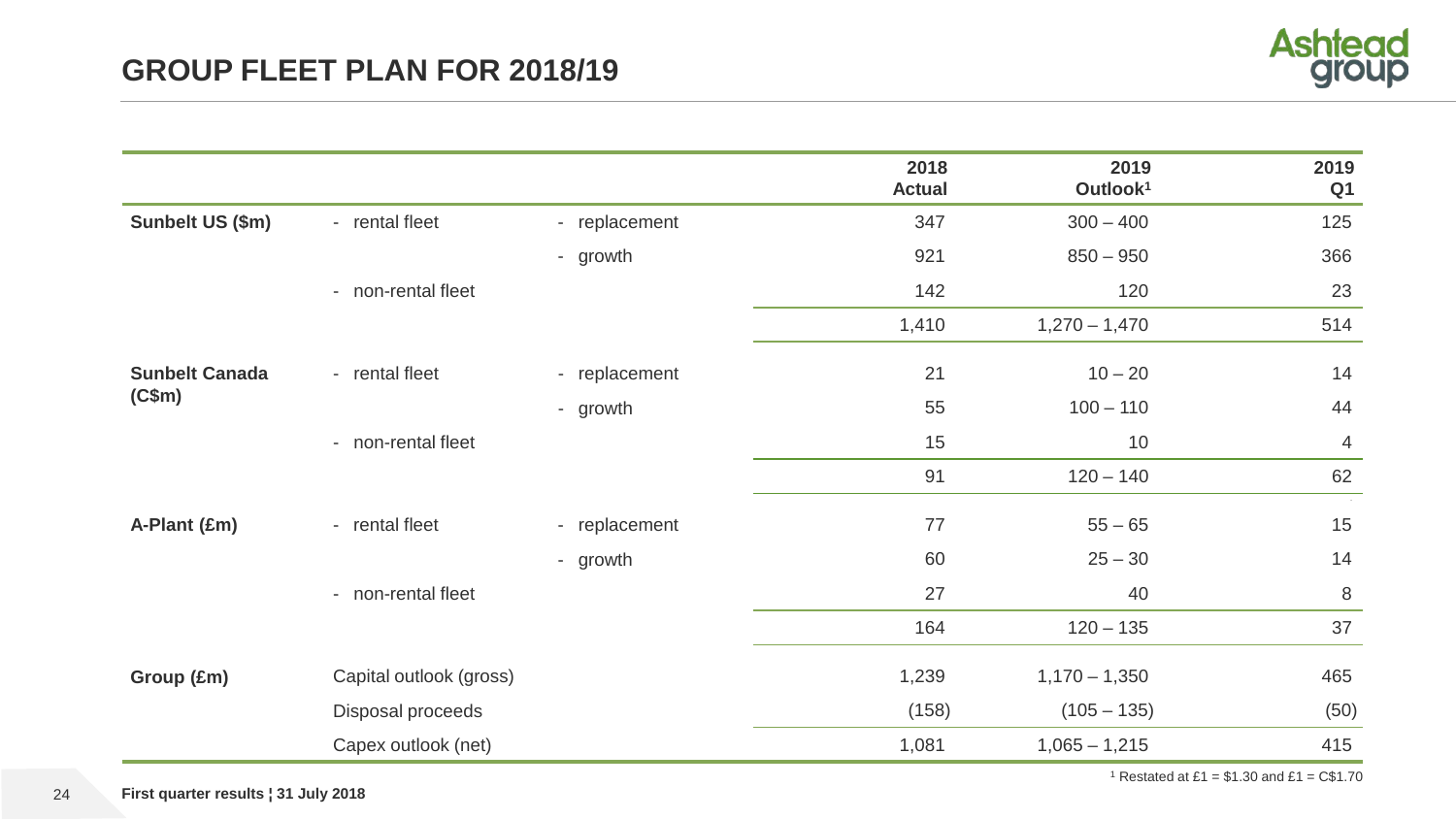#### **CASH FLOW FUNDS ORGANIC FLEET GROWTH HEALTHY EBITDA MARGINS ENSURE SIGNIFICANT TOP LINE CASH GENERATION THROUGH THE CYCLE**



|                                                                                | <b>LTM</b>    |       |       |       |       |       |       |       |                          |        |       |       |       |       |       |
|--------------------------------------------------------------------------------|---------------|-------|-------|-------|-------|-------|-------|-------|--------------------------|--------|-------|-------|-------|-------|-------|
| $(\text{Em})$                                                                  | <b>Jul-18</b> | 2018  | 2017  | 2016  | 2015  | 2014  | 2013  | 2012  | 2011                     | 2010   | 2009  | 2008  | 2007  | 2006  | 2005  |
| <b>EBITDA before exceptional items</b>                                         | 1,806         | 1,733 | 1,504 | 1,178 | 908   | 685   | 519   | 381   | 284                      | 255    | 356   | 364   | 310   | 225   | 170   |
| <b>EBITDA</b> margin                                                           | 47%           | 47%   | 47%   | 46%   | 45%   | 42%   | 38%   | 34%   | 30%                      | 30%    | 30%   | 33%   | 35%   | 35%   | 32%   |
| <b>Cash inflow from operations</b><br>before fleet changes and<br>exceptionals | 1,736         | 1,681 | 1,444 | 1,071 | 841   | 646   | 501   | 365   | 280                      | 266    | 374   | 356   | 319   | 215   | 165   |
| Cash conversion ratio                                                          | 96%           | 97%   | 96%   | 91%   | 93%   | 94%   | 97%   | 96%   | 99%                      | 104%   | 104%  | 94%   | 97%   | 96%   | 97%   |
| Replacement capital expenditure                                                | (545)         | (517) | (527) | (562) | (349) | (335) | (329) | (272) | (203)                    | (43)   | (236) | (231) | (245) | (167) | (101) |
| Disposal proceeds                                                              | 155           | 161   | 161   | 180   | 103   | 102   | 96    | 90    | 60                       | 31     | 92    | 93    | 78    | 50    | 36    |
| Interest and tax                                                               | (181)         | (208) | (151) | (85)  | (95)  | (56)  | (48)  | (57)  | (71)                     | (54)   | (64)  | (83)  | (69)  | (41)  | (31)  |
| <b>Cash flow before discretionary</b><br>items                                 | 1,165         | 1,117 | 927   | 604   | 500   | 357   | 220   | 126   | 66                       | 200    | 166   | 135   | 83    | 57    | 69    |
| Growth capital expenditure                                                     | (753)         | (706) | (608) | (672) | (588) | (406) | (254) | (135) |                          |        |       | (120) | (63)  | (63)  | (10)  |
| M&A                                                                            | (355)         | (359) | (421) | (68)  | (242) | (103) | (34)  | (22)  | (35)                     | (1)    | 89    | (6)   | (327) | (44)  |       |
| <b>Exceptional costs</b>                                                       | (25)          | (25)  |       |       |       | (2)   | (16)  | (3)   | (12)                     | (8)    | (9)   | (10)  | (69)  | (20)  | (6)   |
| Cash flow available to equity<br>holders                                       | 32            | 27    | (102) | (136) | (330) | (154) | (84)  | (35)  | 19                       | 191    | 246   | (1)   | (376) | (70)  | 54    |
| Dividends paid                                                                 | (141)         | (141) | (116) | (82)  | (61)  | (41)  | (20)  | (15)  | (15)                     | (13)   | (13)  | (10)  | (7)   | (2)   |       |
| Share issues/returns                                                           | (265)         | (168) | (55)  | (12)  | (21)  | (23)  | (10)  | (4)   | $\overline{\phantom{a}}$ | $\sim$ | (16)  | (24)  | 144   | 69    |       |
|                                                                                | (374)         | (282) | (273) | (230) | (412) | (218) | (114) | (53)  | 4                        | 178    | 217   | (35)  | (239) | (3)   | 54    |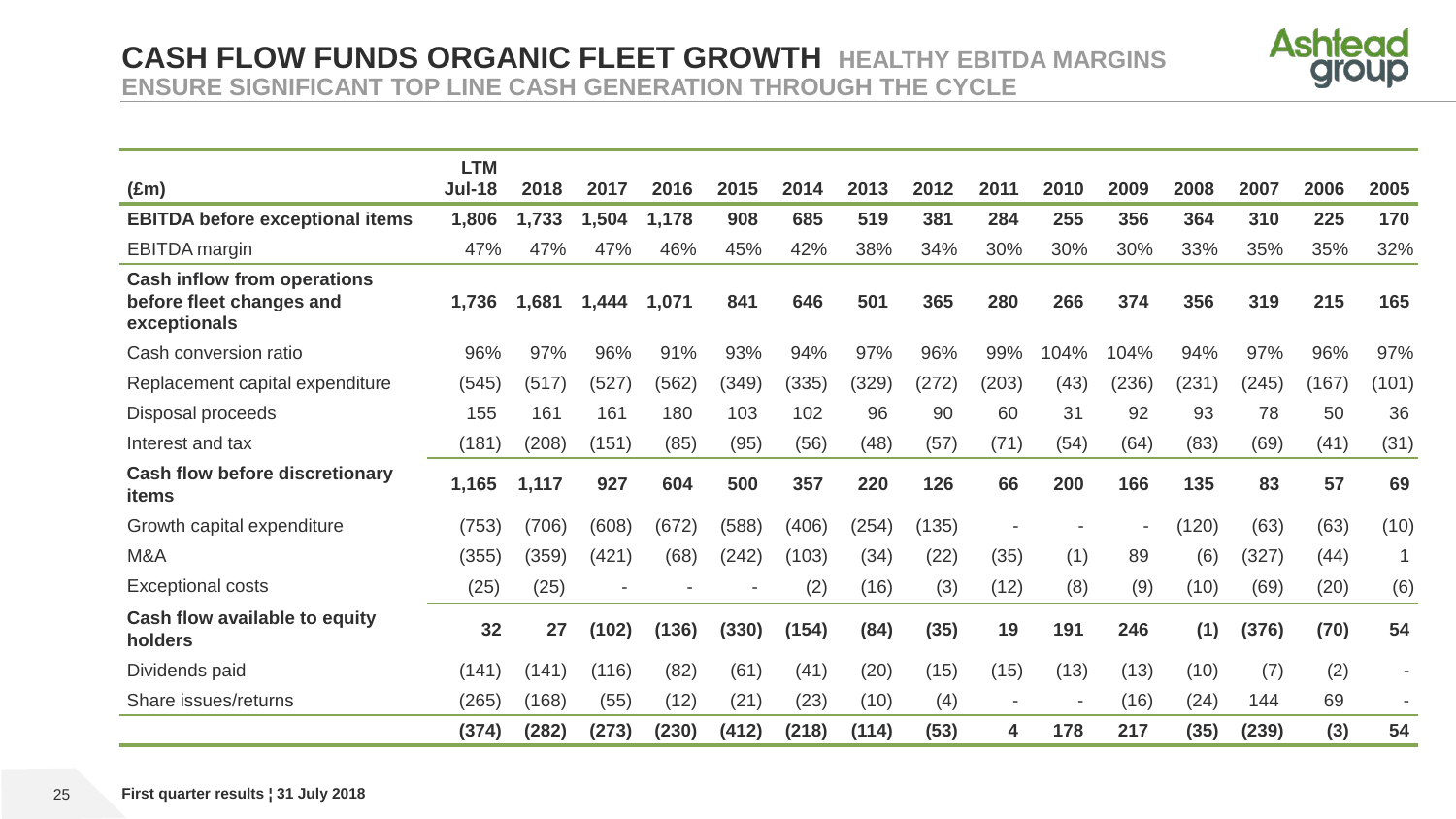#### **CYCLICAL CASH GENERATION CASH POSITIVE AS GROWTH MODERATES – HIGHLY GENERATIVE DURING DOWNTURN**



|                              |      |      |      |      |       | <b>High growth</b> |       |       | <b>Moderate to flat growth</b> | <b>Declining market</b>         |
|------------------------------|------|------|------|------|-------|--------------------|-------|-------|--------------------------------|---------------------------------|
|                              |      |      |      |      |       |                    |       |       |                                |                                 |
|                              | 2011 | 2012 | 2013 | 2014 | 2015  | 2016               | 2017  | 2018  | Moderate growth                | <b>Cyclical downturn</b>        |
| Cash flow from<br>operations | 280  | 365  | 501  | 646  | 841   | 1,071              | 1,444 | 1,681 | Growing                        | Decreasing but remains positive |
| Capital expenditure          | 225  | 476  | 580  | 741  | 1,063 | 1,240              | 1,086 | 1,239 | Moderating                     | Significantly reduced           |

| Capital expenditure                  | 225              | 476   | 580    | 741    | ,063   | ,240   | 1,086  | ,239   | Moderating    | Significantly reduced                |
|--------------------------------------|------------------|-------|--------|--------|--------|--------|--------|--------|---------------|--------------------------------------|
| Sunbelt average fleet<br>growth      |                  | $+9%$ | $+16%$ | $+21%$ | $+29%$ | $+24%$ | $+18%$ | $+17%$ | Low $(<15\%)$ | Flat to declining                    |
| Free cash flow                       | 54               | (13)  | (50)   | (51)   | (88)   | (68)   | 319    | 386    | Positive      | <b>Highly positive</b>               |
| Leverage (absent<br>significant M&A) | 2.9x             | 2.3x  | .9x    | 1.8x   | .8x    | 1.7x   | 1.7x   | 1.6x   | $1.5x - 2.0x$ | Initial increase, subsequent decline |
| <b>Dividend</b>                      | 3.0 <sub>p</sub> | 3.5p  | .5p    | 11.5p  | 15.25p | 22.5p  | 27.5p  | 33.0p  | Increasing    | Maintained                           |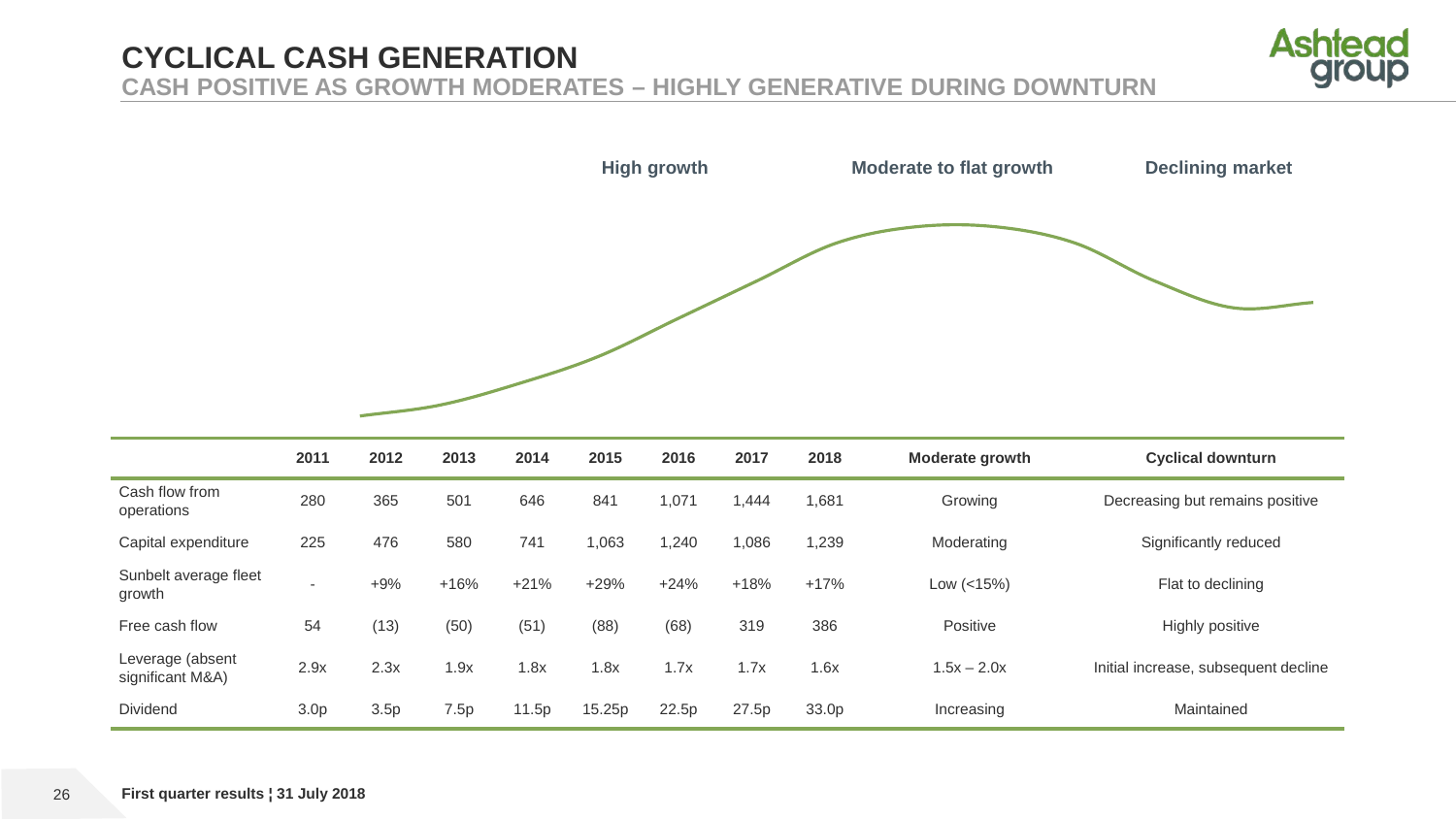



- **Borrowing base reflects July 2017 asset values**
- **First quarter results ¦ 31 July 2018**
- 27